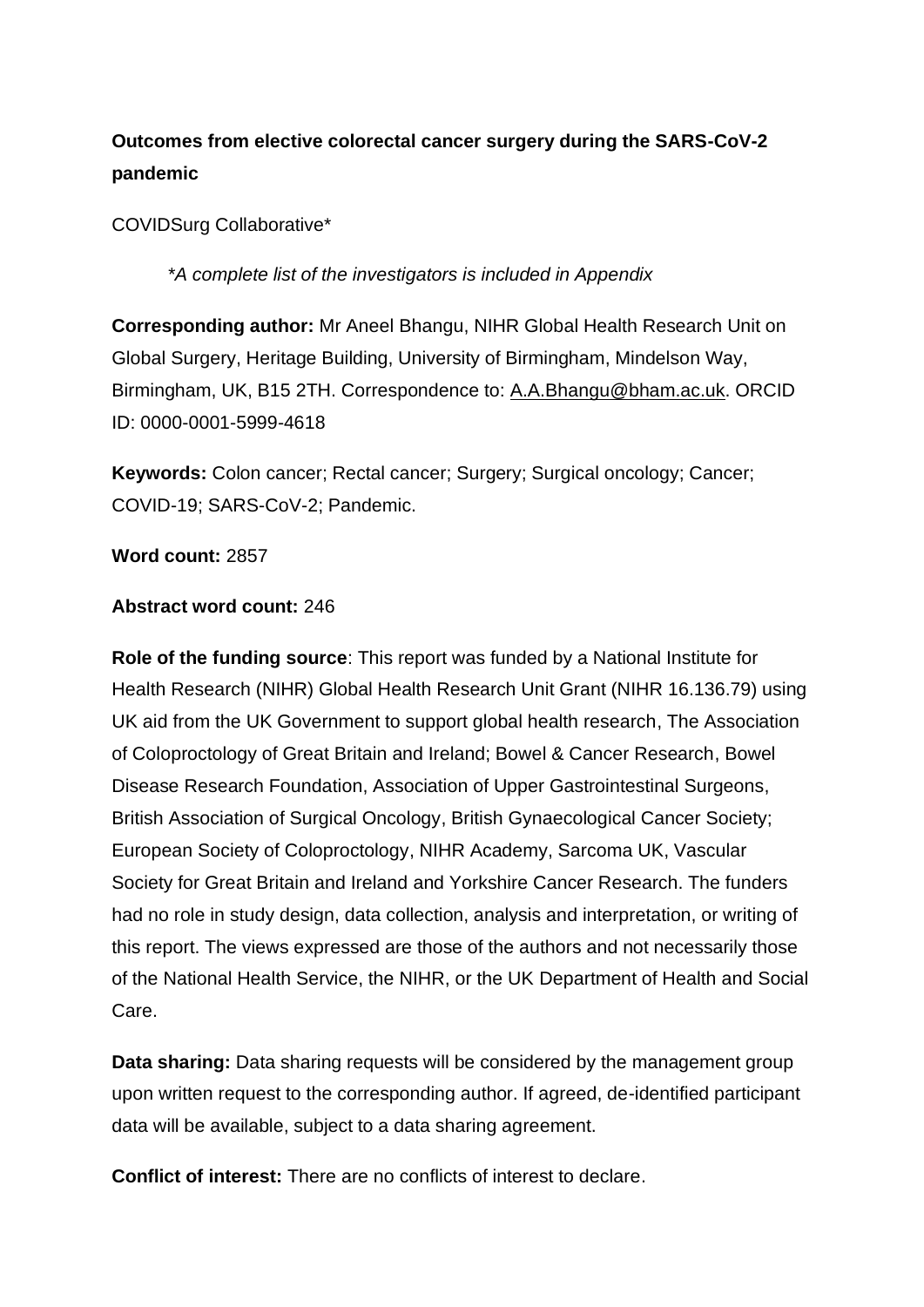## **Abstract**

**Aim:** This study aimed to describe the change in surgical practice and the impact of SARS-CoV-2 on mortality after surgical resection of colorectal cancer during the initial phases of the SARS-CoV-2 pandemic.

**Method:** This was an international cohort study of patients undergoing elective colon or rectal cancer resection, without preoperative suspicion of SARS-CoV-2. Centres entered data from their first recorded case of COVID-19 until 19 April 2020. The primary outcome was 30-day mortality. Secondary outcomes included anastomotic leak, postoperative SARS-CoV-2, and a comparison with a pre-pandemic European Society of Coloproctology cohort data.

**Results**: From 2073 patients in 40 countries, 1.3% (27/2073) had a defunctioning stoma and 3.0% (63/2073) had an end stoma instead of an anastomosis only. 30 day mortality was 1.8% (38/2073), the incidence of postoperative SARS-CoV-2 was 3.8% (78/2073), and the anastomotic leak rate was 4.9% (86/1738). Mortality was lowest in patients without a leak or SARS-CoV2 (14/1601, 0.9%), and highest in patients with both a leak and SARS-CoV-2 (5/13, 38.5%). Mortality was independently associated with an anastomotic leak (adjusted odds ratio 6.01, 95% confidence interval 2.58-14.06), postoperative SARS-CoV-2 (16.90, 7.86-36.38), male sex (2.46, 1.01-5.93), age >70 years (2.87, 1.32-6.20), and advanced cancer stage (3.43, 1.16-10.21). Compared to pre-pandemic data, there were fewer anastomotic leaks (4.9% versus 7.7%), an overall shorter length of stay (6 versus 7 days), but higher mortality (1.7% versus 1.1%).

**Conclusion:** Surgeons need to further mitigate against both SARS-CoV-2 and anastomotic leak when offering surgery during current and future COVID-19 waves based on patient, operative, and organisational risks.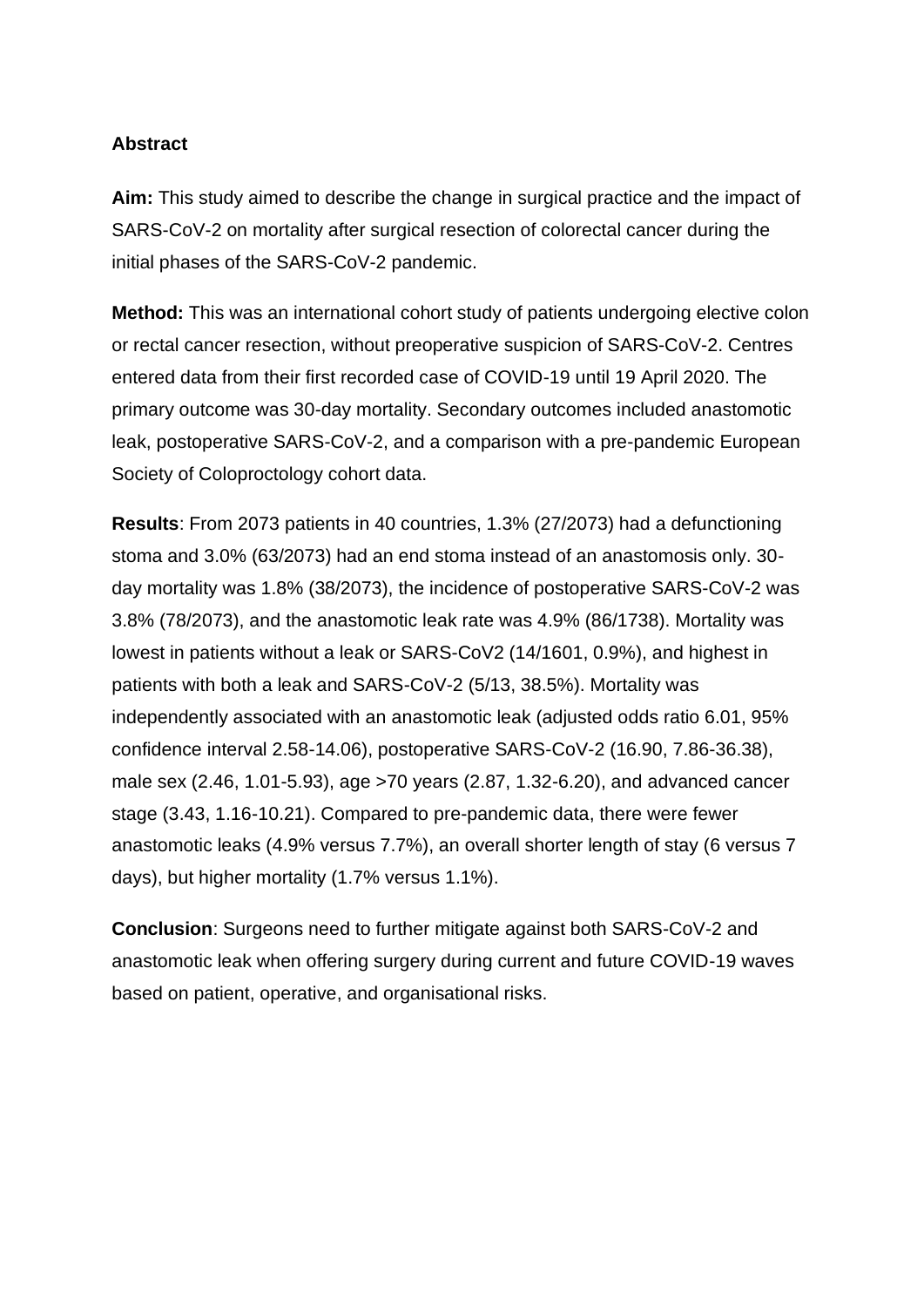# **What does this paper add to the literature?**

Mortality associated with anastomotic leak and postoperative SARS-CoV-2 during the COVID-19 pandemic was extremely high. A relatively small change in stoma practice was seen. Surgeons need to robustly mitigate against both SARS-CoV-2 and anastomotic leak when offering surgery during future waves of COVID-19 , based on patient, operative, and organisational factors.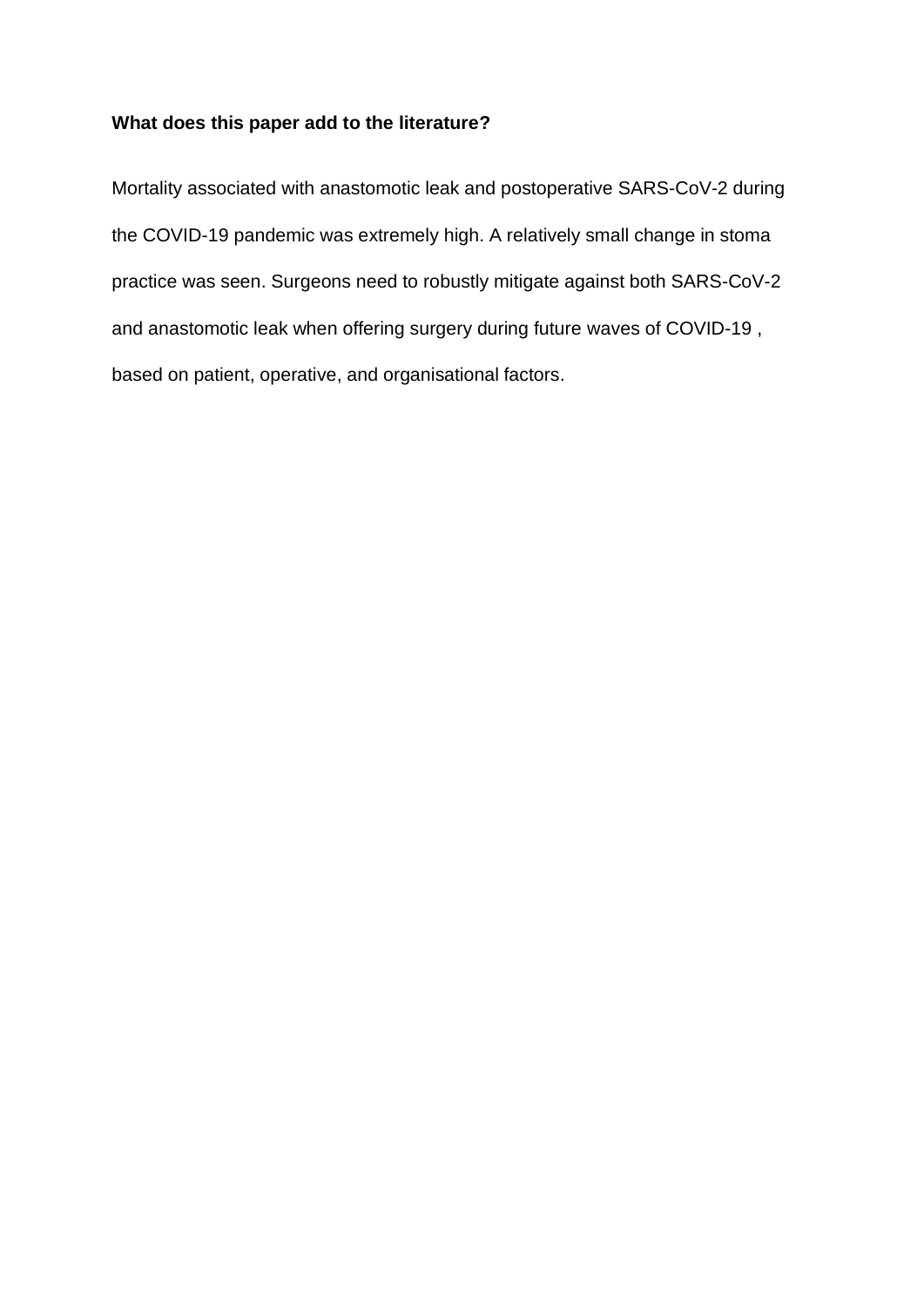### **Introduction**

During the early phases of the COVID-19 pandemic, there was uncertainty as to the impact of perioperative SARS-CoV-2 on surgical patients and a growing scarcity of intensive care capacity [1, 2]. Guidelines emerged which recommended changing anastomotic practice in favour of forming defunctioning stomas or end stomas in patients who would have previously only had an anastomosis [3-6]. The first anticipated benefit was to diminish the severity and volume of postoperative anastomotic leaks during a time when the impact of the novel coronavirus was unknown [7]. The second was to reduce the requirement for intensive care when hospital resources were being redirected to the pandemic response [8]. The third was to reduce complications that lead to increased length of hospital stay, in order to release bed space and minimise risks of nosocomial infection [9, 10].

Subsequent data have confirmed the detrimental effect of perioperative SARS-CoV-2, showing a 51.2% rate of postoperative pulmonary complications and a 30-day mortality rate of 23.8% [11]. Despite outbreaks, cancer surgery must continue in order to prevent an overwhelming number of delayed operations, a possible increase in emergency procedures and a significant decline in population health [12].

The extent of new stoma formation during the first phases of the pandemic and the subsequent patient related outcomes are unknown. In addition, the impact of anastomotic leaks and postoperative SARS-CoV-2 infection on mortality was unknown. This study aimed to fill these knowledge gaps and to produce patient level outcome data that would inform patient selection and informed consent.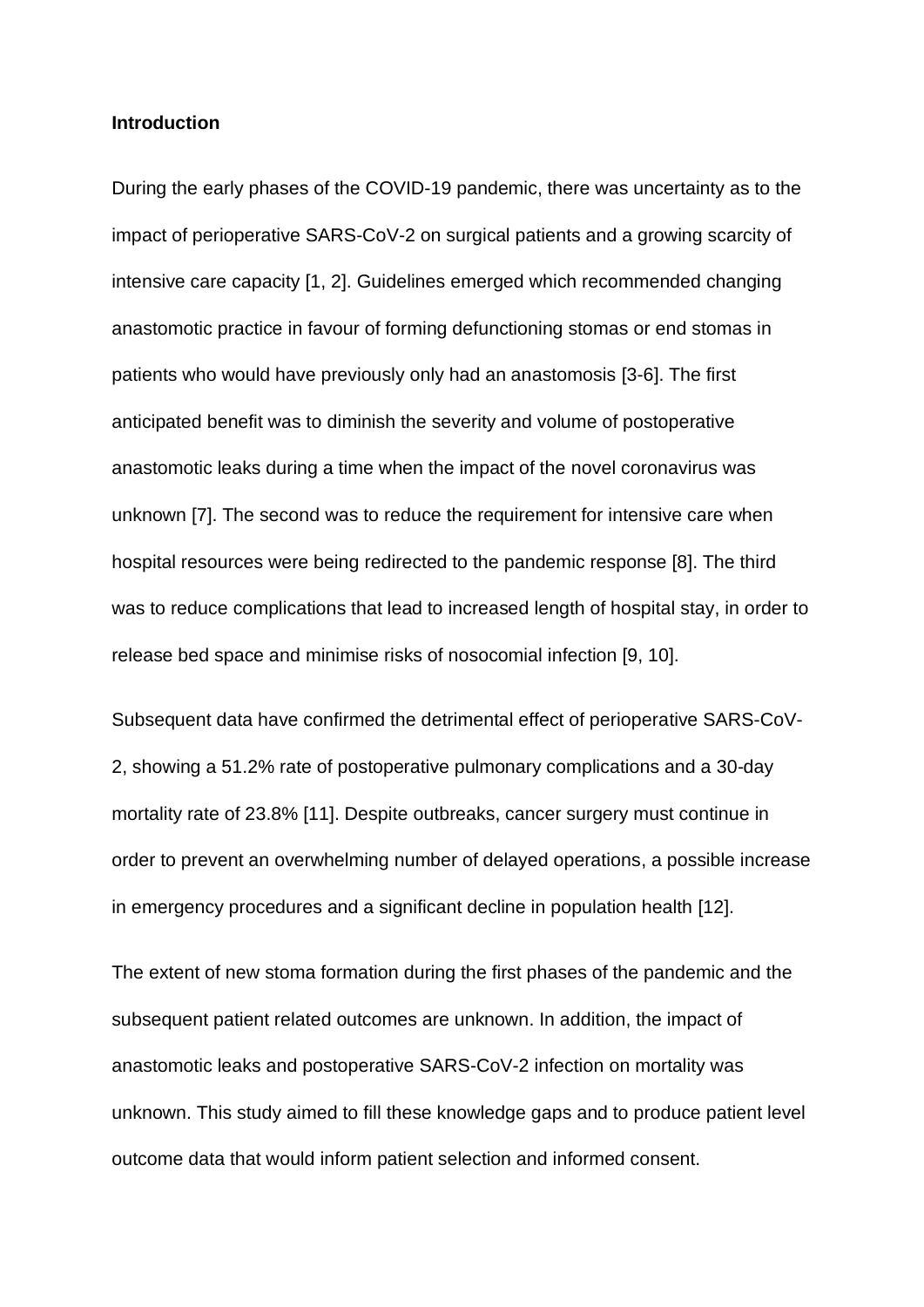#### **Methods**

### *Study design*

This was a planned specialty analysis of adult patients undergoing elective colonic and rectal cancer resection in a prospective international multicentre cohort study of patients undergoing elective surgery without preoperative suspicion of SARS-CoV-2 [13]. Study approvals for participating hospitals were secured by Local Principal Investigators before entry into the study and data collection. The study protocol was either registered as a clinical audit with institutional review, or a research study obtaining ethical committee approval dependent on local and national requirements. Data were collected online and stored on a secure server running the Research Electronic Data Capture (REDCap) web application [14], based in the University of Birmingham, UK. Any hospital performing elective colon or rectal cancer surgery in countries affected by the COVID-19 pandemic were eligible for participation. Hospitals were required to collect data on consecutive eligible patients from the date of their first recorded case of COVID-19 until April 19th, 2020.

### *Patients and procedures*

All adult patients, aged 18 years and over, who underwent elective colonic or rectal cancer resectional surgery with curative intent, were eligible. Palliative operations, including those where the tumour was left in situ (e.g. formation of end stoma without resection or bypass procedures) were excluded. Consecutive eligible patients were identified from multidisciplinary team meetings, operating lists and outpatient or telemedicine clinics. Day of surgery was defined as day zero, with patients followed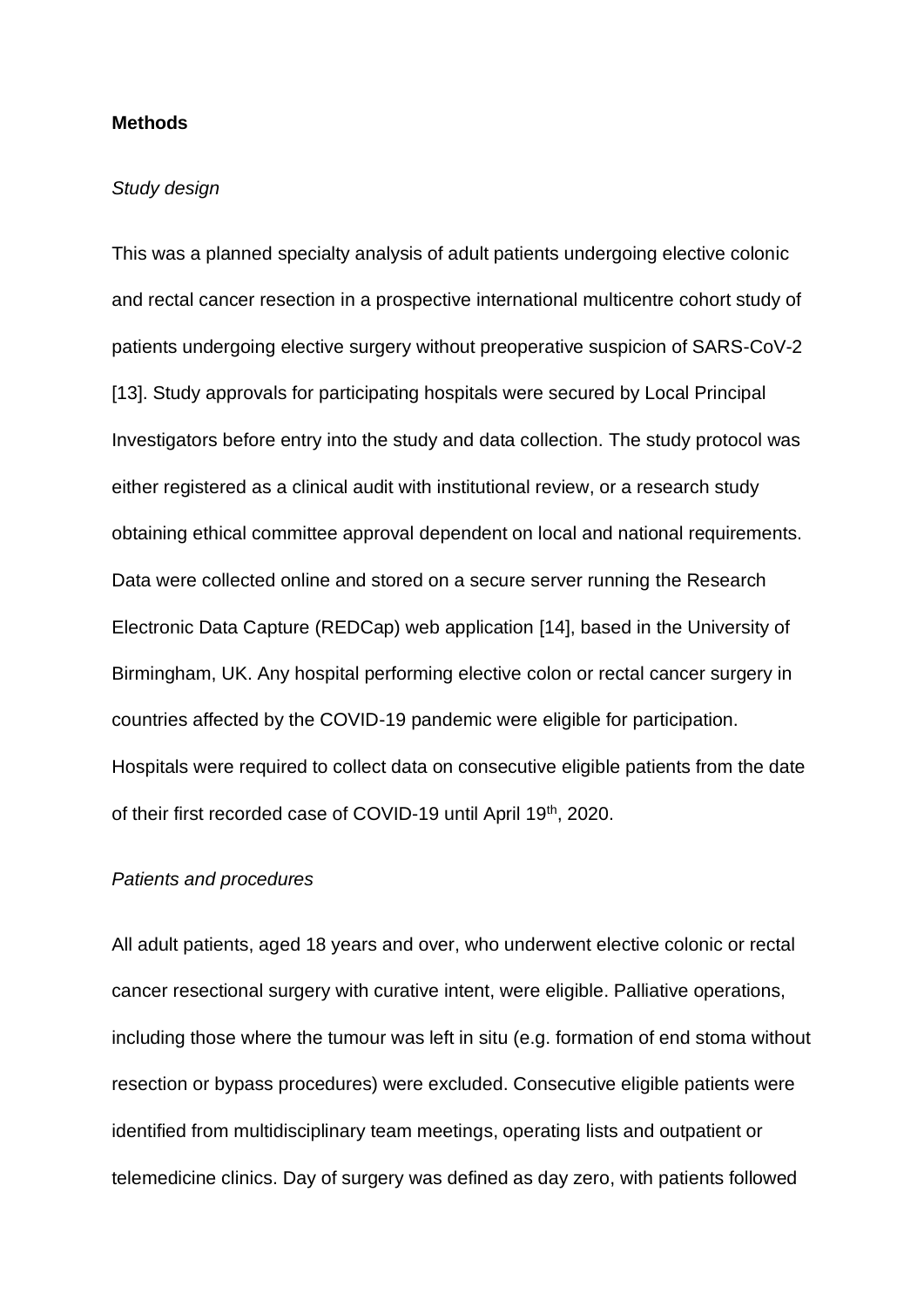up for 30 days postoperatively using routine follow-up pathways. Patients who had an operation for suspected cancer which subsequently was shown to be a preinvasive lesion after histological examination (e.g. high-grade dysplasia, carcinoma in situ) were still included in this study. However, patients who had an operation for a suspected cancer but who had a histologically benign lesion were excluded. Elective surgery was defined as any surgery booked in advance of a planned admission to hospital [15].

Patients who were suspected or confirmed to have SARS-CoV-2 infection at the time of surgery, either through nasopharyngeal swab and quantitative Reverse Transcription Polymerase Chain Reaction, CT thorax, or clinical symptoms consistent with COVID-19, were excluded from these analyses.

#### *Data variables*

Baseline patient characteristics included age, sex and American Society of Anaesthesiologists (ASA) physical status classification [16]. Age was collected as deciles of years as a categorical variable. ASA was analysed as grades 1-2 versus grades 3-5. Disease characteristics included baseline tumour, node, metastases (TNM) stage prior to surgery, or neoadjuvant treatment. The TNM stage was used to calculate the patients' baseline cancer disease stage. Disease stages were grouped for analysis as stage I or stage II versus stage III or stage IV. For patients with cancers involving the rectum, data on neoadjuvant radiotherapy and the duration of therapy (long course or short course radiotherapy) were also analysed. Operative variables collected included the operative procedure performed, if a defunctioning or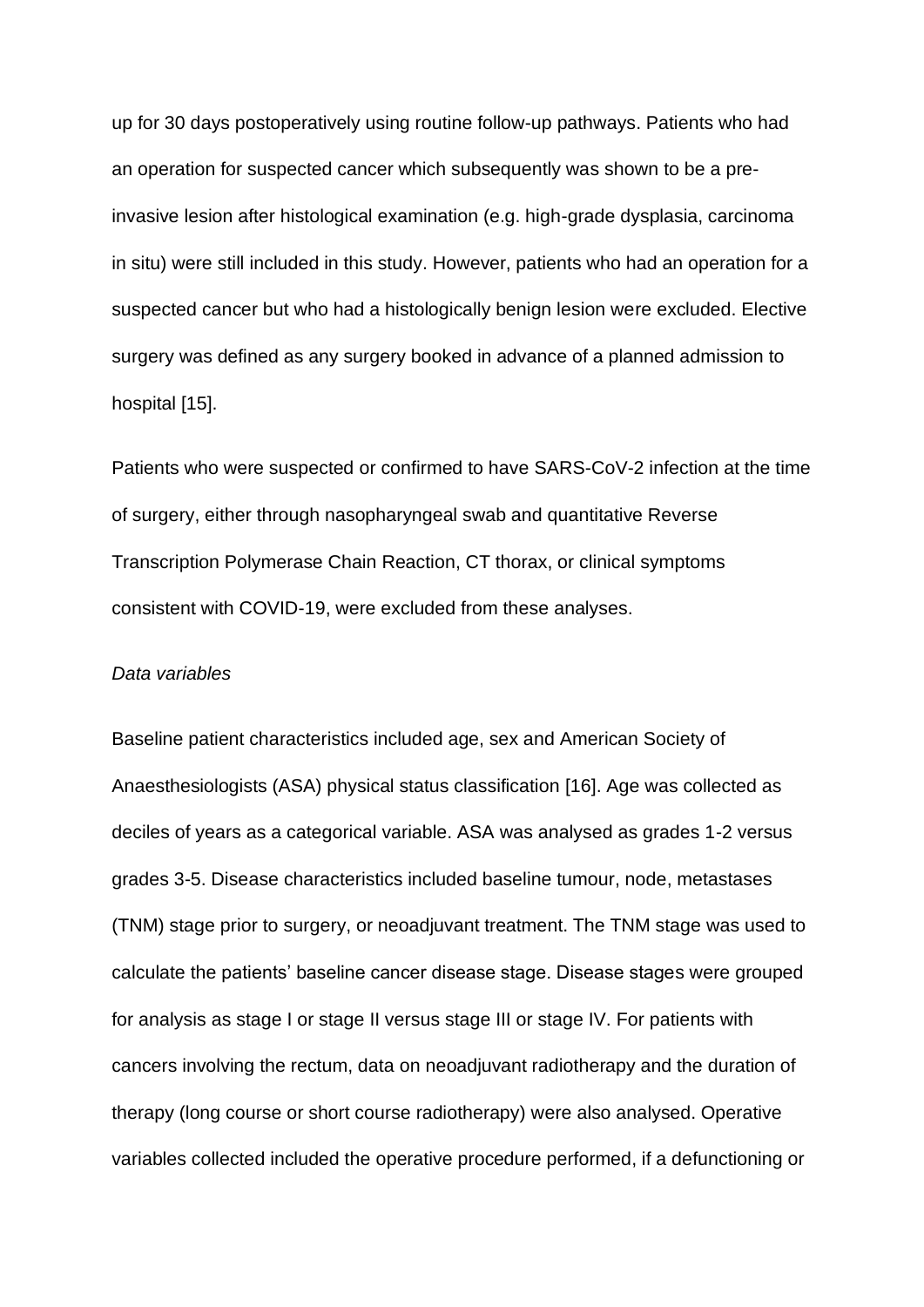end stoma was formed, the operative approach (minimally invasive, minimally invasive converted to open, or open), the specialty and grade of the lead surgeon (consultant or trainee, colorectal or general surgeon), and whether a stapled or hand sewn technique was used for the anastomosis where applicable. We did not specify the precise nature of minimally invasive surgery as there are many variants, but we know from previous international studies that >95% of minimally invasive operations are laparoscopic [17, 18]. For analysis, operative procedures were grouped anatomically into right resection, left resection, rectal resection and total/subtotal/panproctocolectomies. A full list of operative procedures is included in Supplementary Table 1.

### *Outcomes*

The primary outcome measure was mortality within the 30 days following surgery. Secondary outcome measures were anastomotic leak, admission to critical care (including high dependency areas), postoperative SARS-CoV-2 infection, and total length of hospital stay up to 30 days after surgery. Postoperative SARS-CoV-2 infection was defined as a positive swab or CT thorax in line with locally implemented protocols, or a clinical diagnosis of symptoms in keeping with COVID-19 in patients where no swab test or CT scan was available.

#### *Change in anastomotic practice due to COVID-19*

Data were collected on the intraoperative decision on stoma formation. Where patients had a stoma, surgeons were asked if this was their "normal practice" or a "change in practice due to COVID-19". The group with stoma created as a change in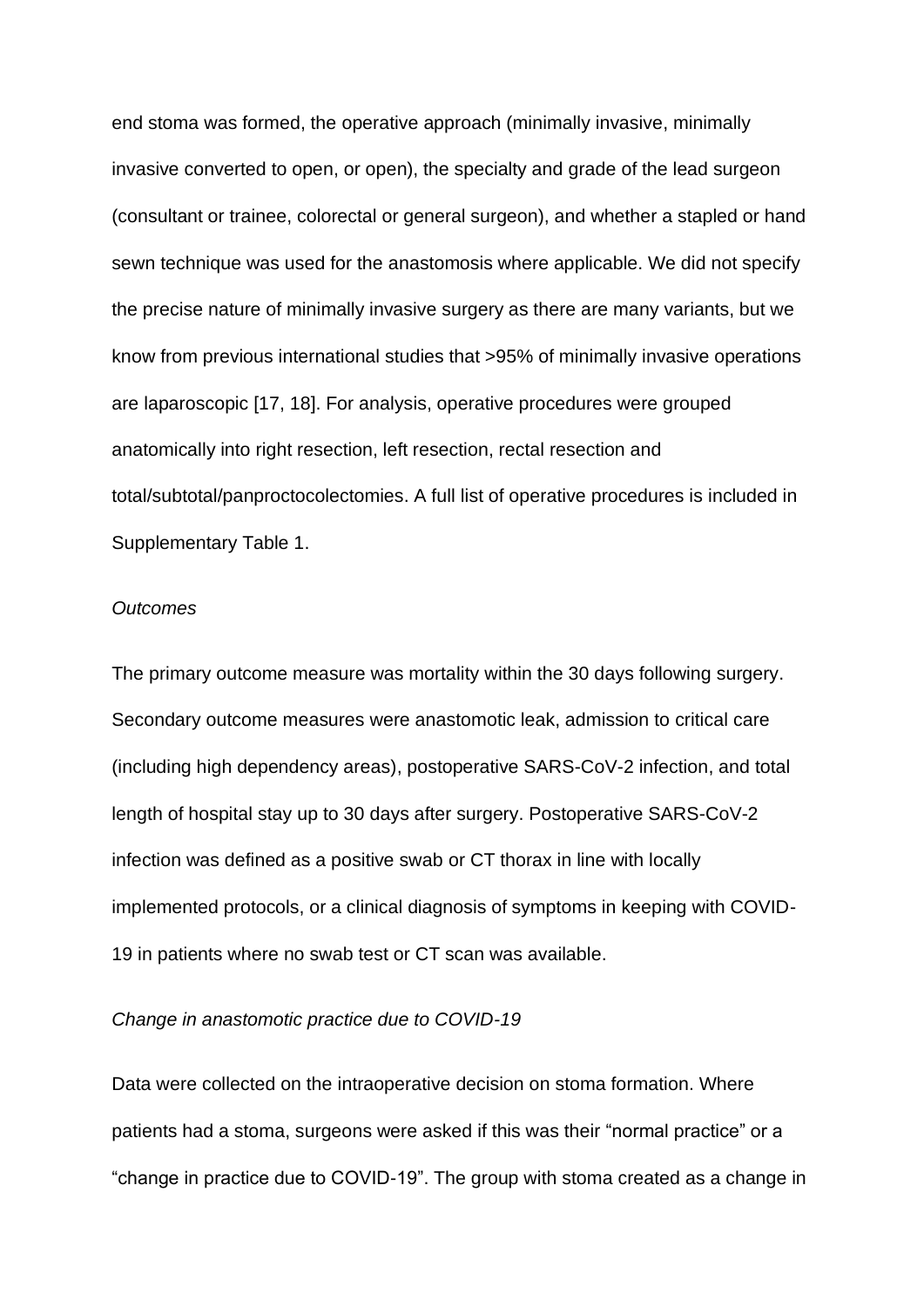practice were labelled "COVID-end-stoma" or "COVID-defunctioning-stoma" for tables and analyses. If the patient had a stoma formed and the surgeon indicated a "change in practice due to COVID-19", they were asked to list all the reasons that applied to that case for this change (Supplementary Figure 1).

#### *Pre-pandemic data*

Pre-pandemic data on colorectal cancer surgery were obtained from published European Society of Coloproctology (ESCP) 2015 Right Hemicolectomy Audit [19- 21] and the 2017 Left Colon, Sigmoid and Rectal Resections Audit data [18, 22]. Data from 5792 patients from 54 countries undergoing segmental resection for a colonic or rectal cancer were used for comparison to the equivalent cohort undergoing surgery during the pandemic. This data provided a contemporaneous and detailed comparison of case selection and outcomes during the pandemic and pre-pandemic periods. Data were not presented in these studies for total or subtotal colectomy, so no comparison was made with these operation types. TNM staging data were not available from the 2015 Right Hemicolectomy Audit and therefore comparison was not made in that field.

#### *Statistical analysis*

The study was conducted according to guidelines set by the STROBE (Strengthening the Reporting of Observational Studies in Epidemiology) statement for observational studies [23]. Chi-squared ( χ2) test were used to compare differences in categorical data apart from when cell sizes were small, where Fisher's exact tests were used. Continuous non-parametric data were presented as medians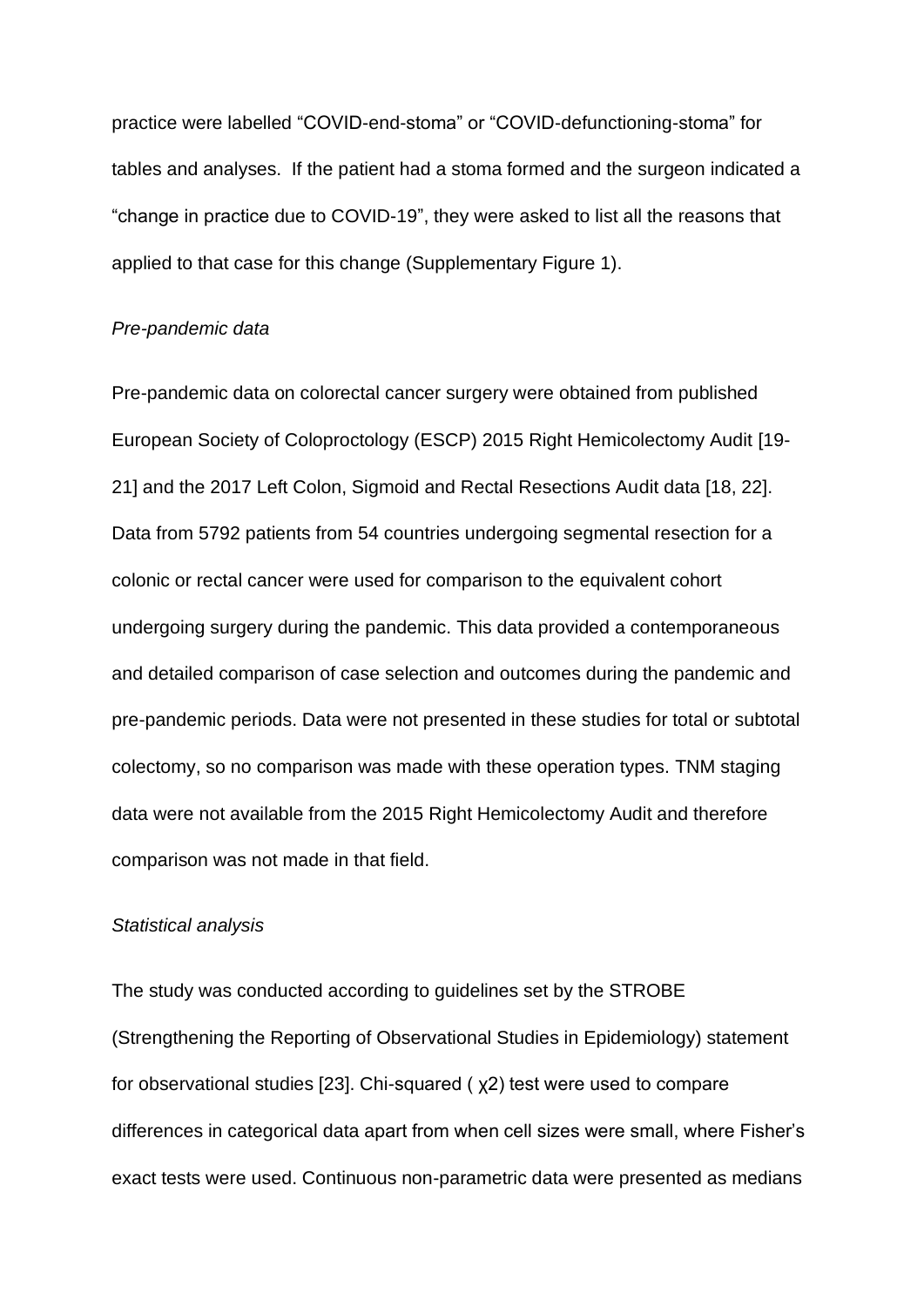and interquartile ranges and median differences between groups were compared using the Mann-Whitney U test. Missing data were included in summary tables.

For the primary outcome of 30-day mortality, a multilevel logistic regression was used to evaluate the impact of postoperative SARS-CoV-2 and anastomotic leak on death after surgery, summarised using odds ratios (OR) with 95% confidence intervals (95% CI). Country was included in the model as a random effect. The model also included clinically plausible preoperative and intraoperative factors in order to adjust for covariates and reduce risk of confounding factors (Age, sex, ASA grade, disease stage and operation type). Chi-squared tests and Fisher's exact tests were using to compare outcomes for those with a COVID-Stoma and those who did not. Similar methods were used to compare pandemic data with published prepandemic data. Analysis were performed used Stata SE version 16.1, (StataCorp, Texas, United States of America).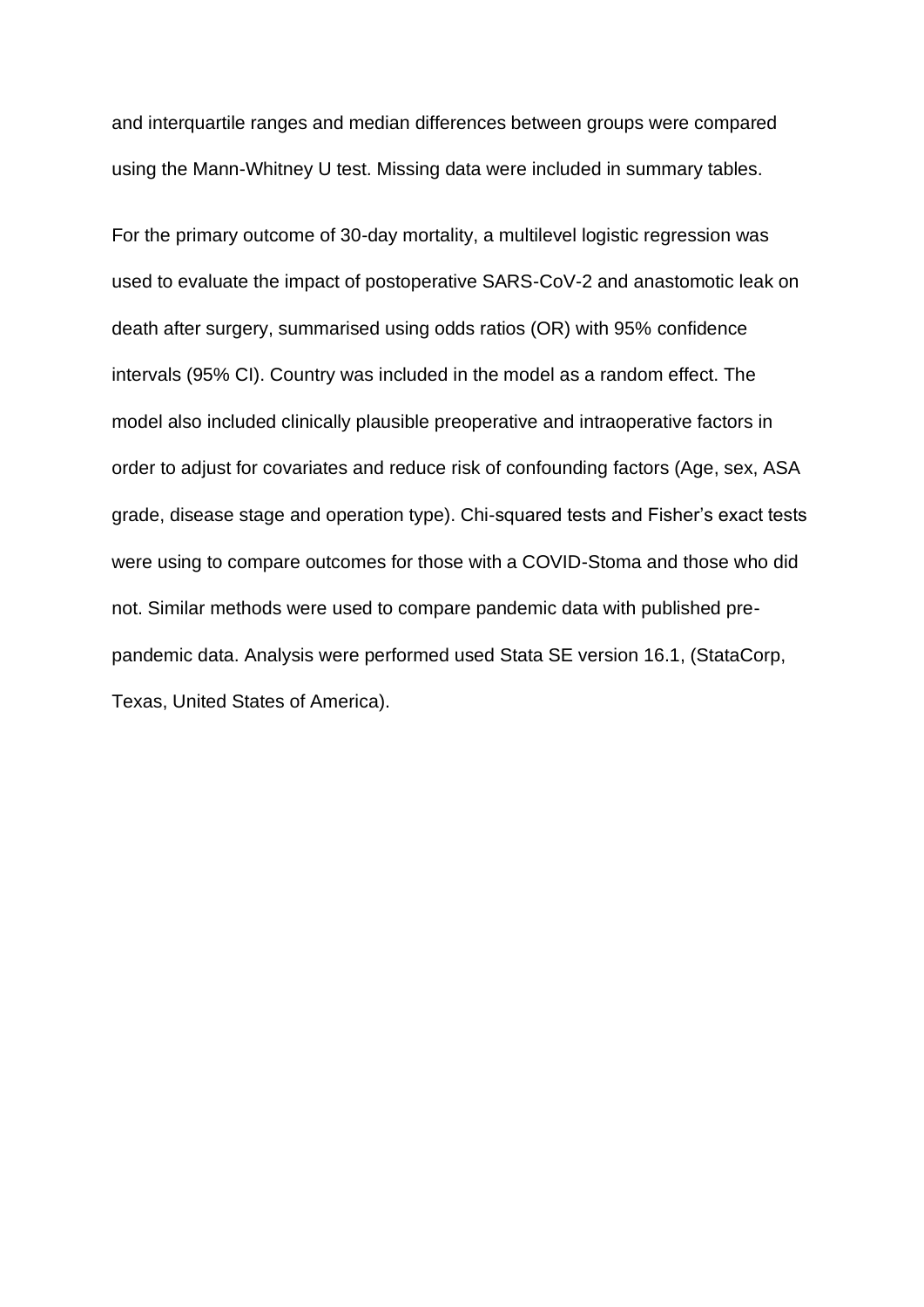#### **Results**

#### *Patients and disease characteristics*

This analysis included 2073 patients undergoing resection of a colonic or rectal cancer in 270 hospitals from 40 countries (*Supplementary table 2*). Of these patients, 1236 (59.6%) were men (*Table 1*). Overall, 1420 patients (68.7%) were ASA grade 1-2 and 1288 (62.1%) patients had a disease stage I-II. Of 947 patients who had an operation involving the rectum (including panproctocolectomies), 89 (9.4%) patients received short course and 206 (21.8%) received long course neoadjuvant radiotherapy.

Of the 2073 patients, 785 (37.9%) had an open approach and 1186 (57.2%) had a minimally invasive approach. 102 (4.9%) had attempted minimally invasive surgery with conversion to an open operation. Of patients who had an anastomosis, 85.6% (1474/1722) had a stapled anastomosis. The lead surgeon in the majority of operations was a colorectal consultant (1522/2060, 73.9%), with a trainee as lead operator in 10.5% of procedures (217/2060).

### *Change in anastomosis (COVID-stoma) and outcomes*

The overall rate of stoma formation was 34.2% (708/2073), which was more frequent than the rate of 27.2% in the pre-pandemic era (1573/5792). The change in practice of patients having a COVID-stoma was small; 4.3% (90/2073) of all patients (*Table 2*). Of patients with a new COVID-stoma, 70% (63/90) had an end stoma, which is far higher than the pre-pandemic rate for end stoma formation of 43.6% (686/1573)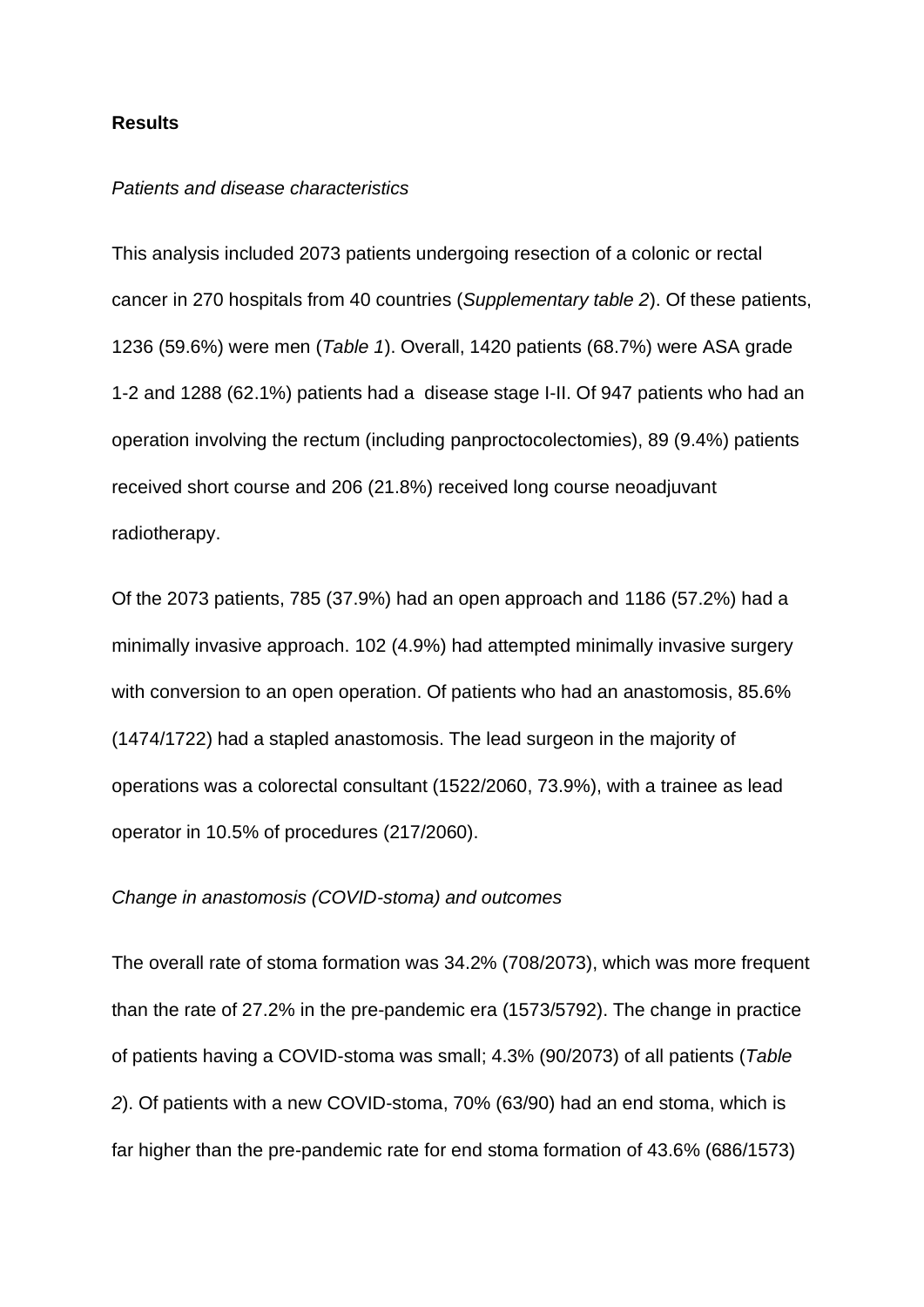(*Table 5*). Colorectal trainees were more likely to be the named lead surgeon when defunctioning COVID-stomas were formed (8.3% [11/133]) when compared to colorectal consultants (0.9% [13/1521]) and general surgical consultants (0.6% [2/322]) *Table 2*. This contrasts with the pre-pandemic era when a colorectal trainee was the named lead surgeon in 4.4% (97/2218) of procedures where a stoma was formed. More COVID-end-stomas were formed in patients undergoing rectal resections, in those who had an open approach to surgery and in those who received either no neoadjuvant therapy or long course neoadjuvant radiotherapy (*Table 2*). This is also reflected in an increase in the number of end stoma formations in rectal resections during the pandemic era (27.3%, 255/935) when compared to the pre-pandemic era (23.7%, 613/2579) and a decrease of formation of anastomosis without defunctioning stoma during the pandemic (37.4%, 350/935) compared to prepandemic (42.8%, 1103/2579). The proportion of COVID-stomas compared to all stomas is shown in *Supplementary table 3*.

Of all rectal resections, 7.4% (69/935) received a COVID-stoma (Figure 1), representing 76.7% of all COVID-stomas (n=90). In right colonic resections, 11 COVID-stomas were formed (1.5% of 724 right resections), 9 were formed in left colonic resections (2.5% of 367 left resections), and one COVID-stoma was formed from the total/subtotal/panproctocolectomies group (2.1% of 47, Table 2).

There were slight but non-significant differences in patients who had a COVID-stoma compared to those who did not (*Table 3*), including a slight increase in anastomotic leak (7.4% versus 4.9%) and intensive care usage (29.9% versus 22.5%) and slight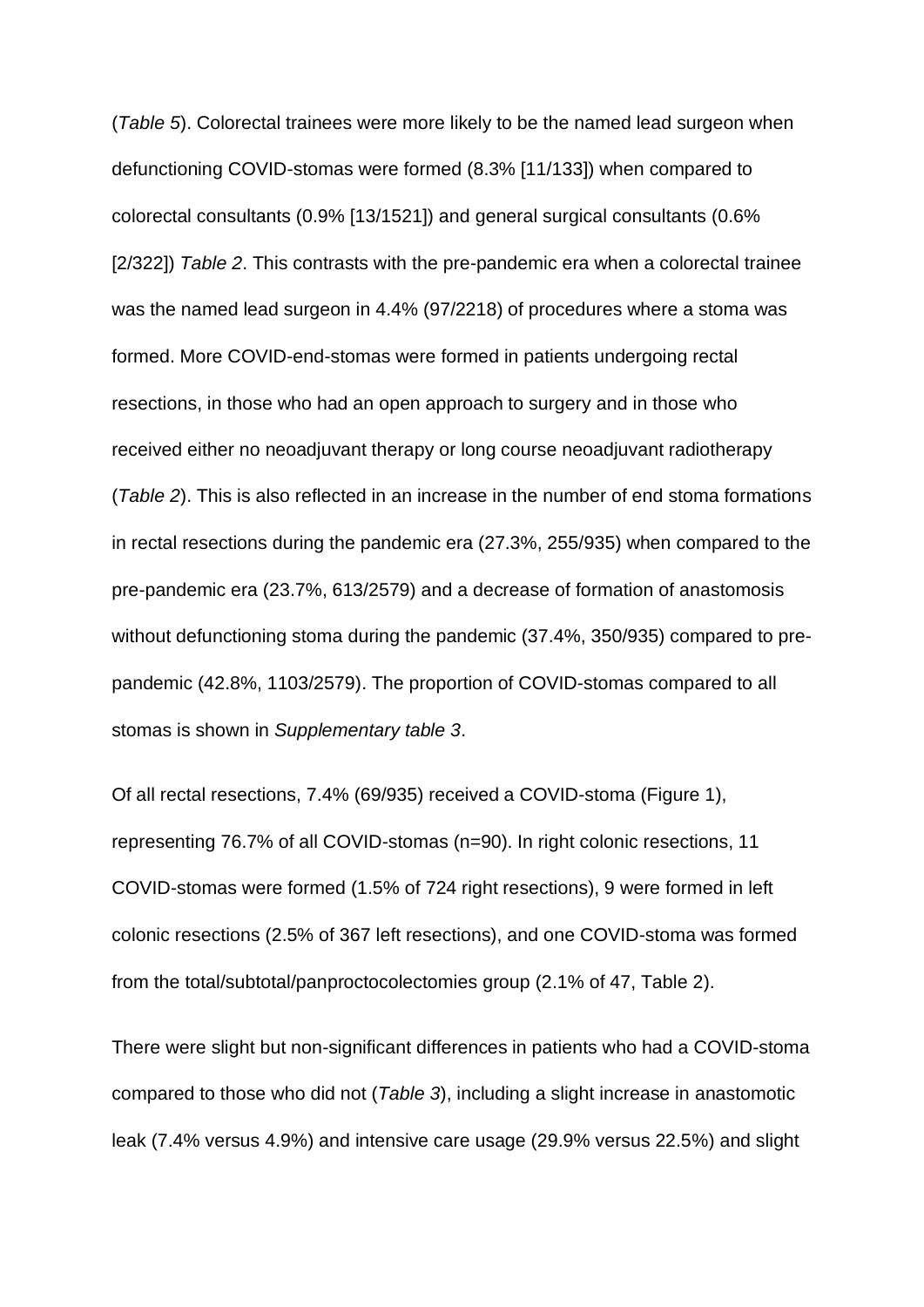decrease in mortality (1.1% versus 1.9%). There was shorter length of stay in the group with COVID-stoma (4.5 days versus 6.0 days). Similarly, no difference in outcomes was observed in patients undergoing COVID-stoma when stratified by cancer location (*Supplementary Table 4).*

#### *Reasons for COVID-stoma formation*

The reason for change in practice was explored in patients who had a COVID-stoma (stoma formation as a direct result of COVID-19 (n=90). Surgeons were permitted to give more than one reason for change. There were a total of 147 responses. The most common reasons reported for formation of COVID-stoma were "recommendation from specialty associations" (44%, 64/147, *Supplementary Figure 1)* and "to avoid possible complications requiring critical care" (39%, 57/147). "Wish to reduce length of inpatient stay" was given in 10% (14/147) and "fear of patient suffering COVID-19 postoperatively" was given in 6% (9/147) of responses. Only 2% (3/147) cited "Lack of access to postoperative intensive care" and one cited "very difficult working conditions of full PPE" as the reasons for COVID-stoma.

### *Outcomes after surgery*

Overall 38 (1.8%) patients died within 30 days after surgery, 78 (3.8%) patients developed postoperative SARS-CoV-2, and 86 (4.9%) patients had an anastomotic leak. Mortality rates are presented in *Figure 2*, and show an increasing relationship with both anastomotic leak and SARS-CoV-2 infection. In risk adjusted analyses, significant predictors of 30-day mortality were postoperative SARS-CoV-2,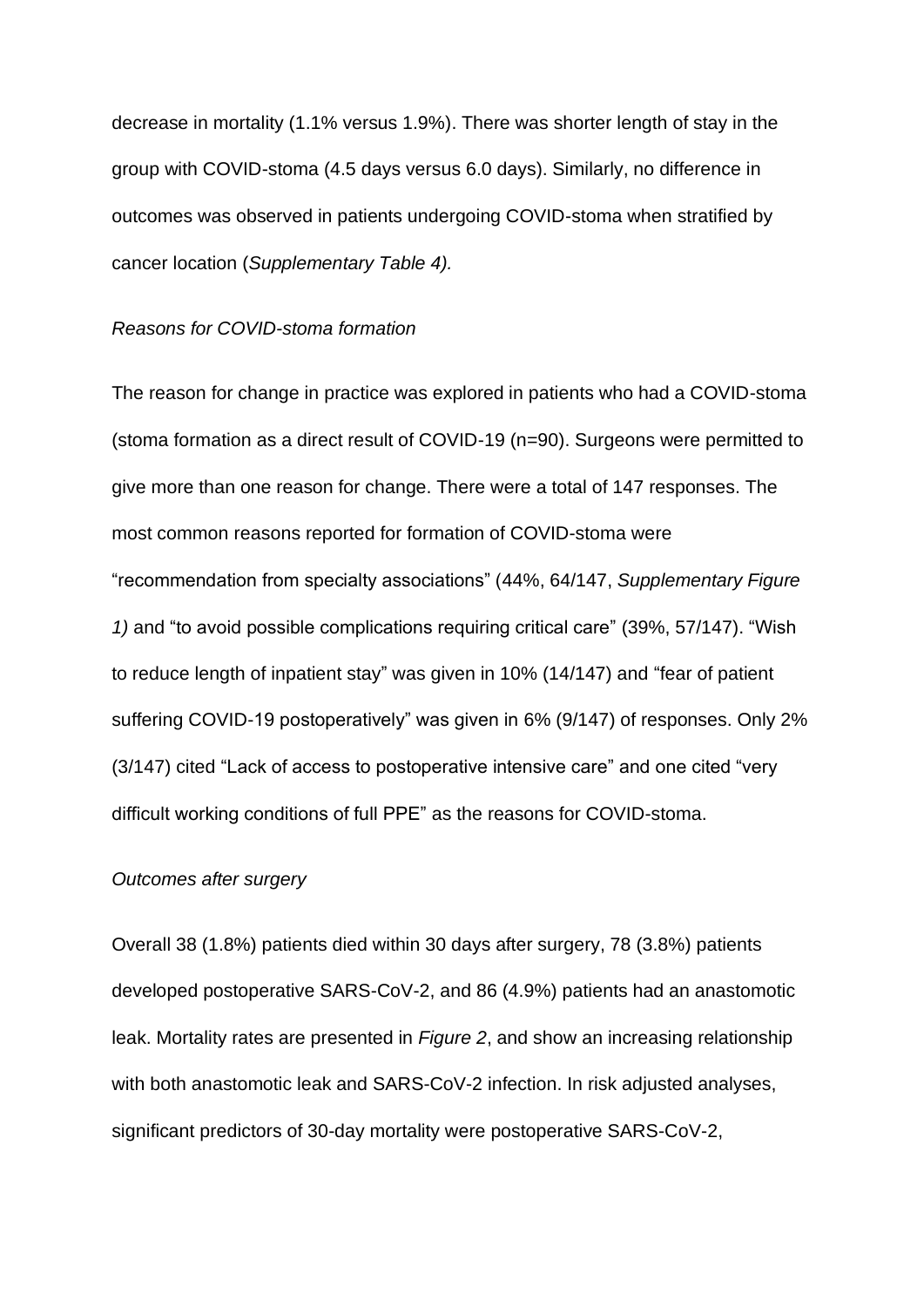anastomotic leak, male sex, age over 70 years, cancer disease stage IV, and having a total/subtotal/panproctocolectomy (see *Table 4* for adjusted odds ratios).

### *Case selection during the pandemic*

Pandemic data were compared with pre-pandemic data from ESCP published cohort data in *Table 5.* There were few differences between patient characteristics across different operations. Overall, during the pandemic, patients selected for surgery were fitter (with lower ASA), more stomas were formed, and a stapled technique was used more frequently than hand sewn anastomosis (*Table 5*). Outcomes following surgery during the pandemic included fewer anastomotic leaks and admissions to critical care, however, mortality was higher during the pandemic than in pre-pandemic era (*Table 5*).

Of patients who had an anastomotic leak, mortality was 8.6%, (6/70) in the pandemic data. In the pre-pandemic data, the mortality in those who had a leak was 6.6% (26/395).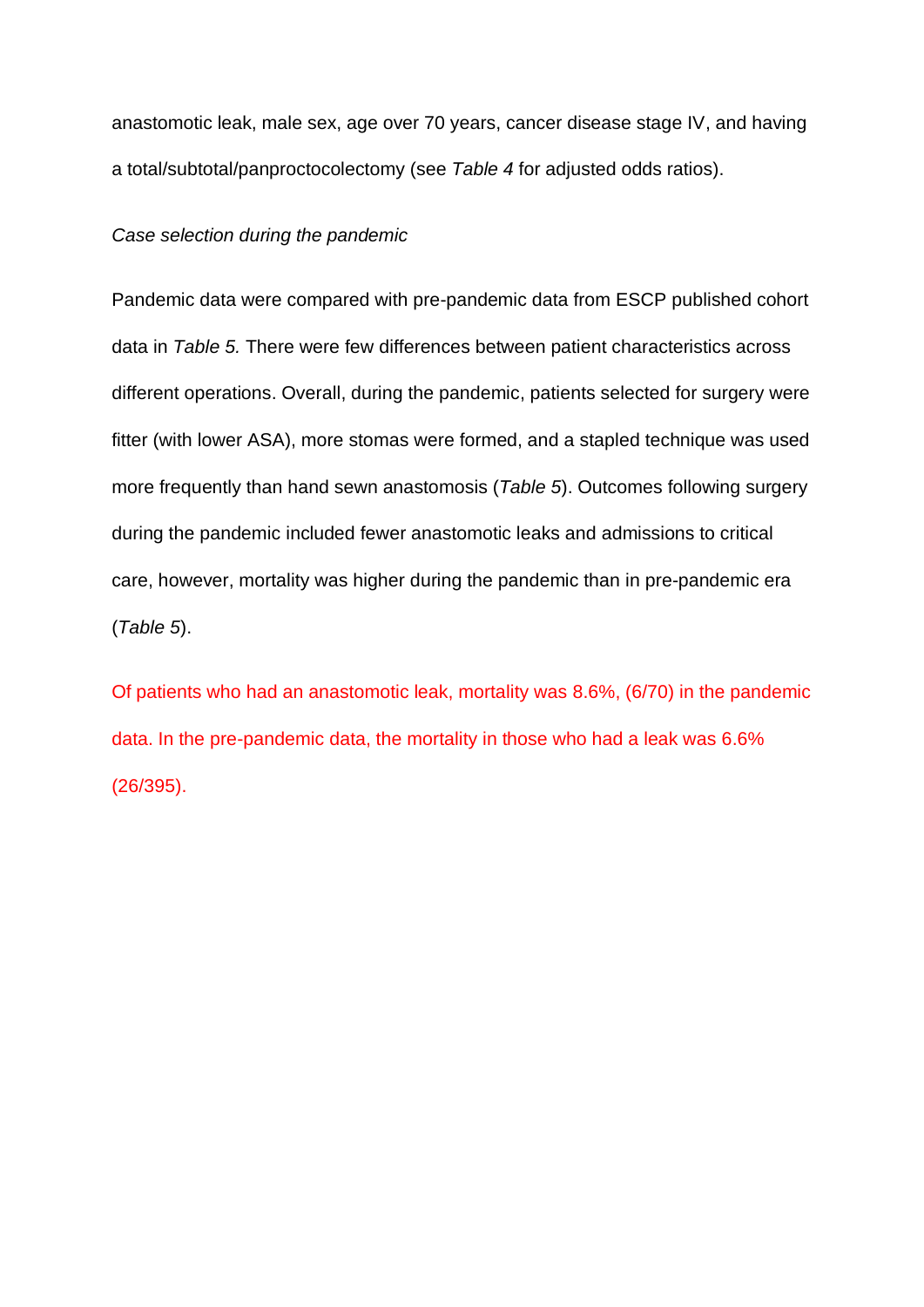### **Discussion**

Mortality associated with an anastomotic leak and postoperative SARS-CoV-2 during the first waves of the COVID-19 pandemic was extremely high. A small change in stoma practice was observed, with less than 5% of patients receiving a COVIDstoma when they would usually have had an anastomosis only. Although those patients did not suffer any adverse outcomes, those measures alone did not reduce the overall complication rates seen in this study. In comparison to published mortality data following perioperative SARS-CoV-2 infection alone, the relative risk of death was almost 60% higher in combination with anastomotic leak (24.1% versus 34.8%) [11].

Comparison to previous ESCP cohort data identifies some of the selection bias that took place during these phases of the pandemic. There was an increased use of stapled anastomosis, fewer admissions to intensive care, and shorter length of stay. These all suggest efforts by surgeons and patients to reduce duration of surgery, resource usage, and hospital stay. Rectal cancer patients undergoing surgery seemed to be fitter compared to data from the ESCP audits, with a higher proportion of patients with ASA grades 1-2 . Slightly fewer patients underwent neoadjuvant therapy compared to pre-pandemic patients, which suggests a greater element of delayed surgery or 'watch and wait' strategies during the pandemic. Outcomes from patients who had neoadjuvant therapies and were either delayed or did not have surgery are awaited. There may be a 'post-pandemic' increased flow of patients,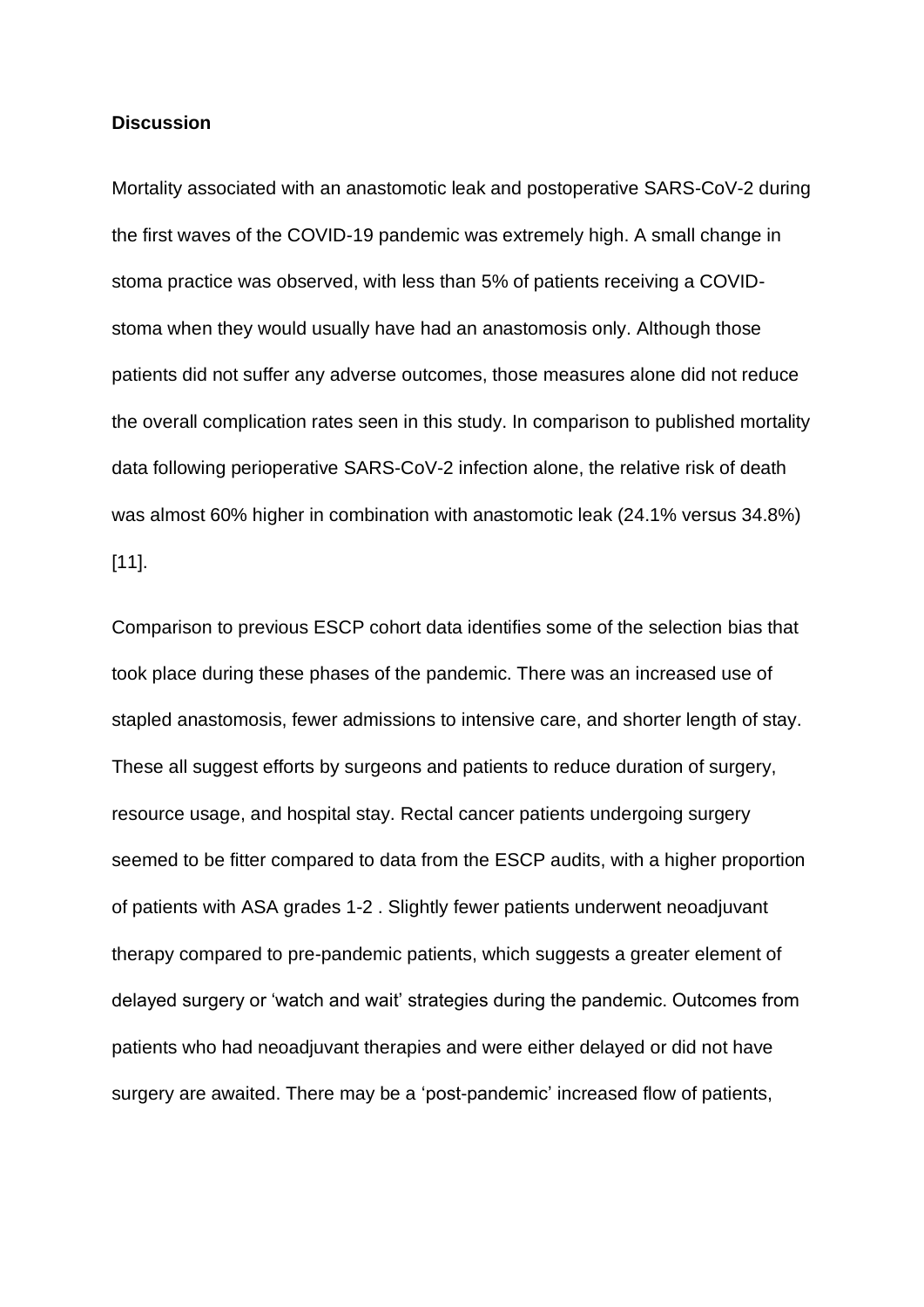both needing surgery and needing monitoring, who will require additional support from already strained surgical systems.

This study had limitations. Firstly, this was an observational study of the first phase of the pandemic, where guideline implementation was incomplete. Data on implementation of guidelines by each hospital or country was not captured in this study. Secondly, the absolute change in practice presented was small, so firm conclusions cannot be drawn around safety of wider adoption of risk-averse practices. Thirdly, comparison to the pre-pandemic ESCP audit dataset may be biased through undetected patient, hospital, and country level differences that could preclude direct comparison, therefore the results must be interpreted with caution and firm conclusions should not be drawn. Fourthly, data were not presented on patients who had surgery delayed due to COVID-19 or had an alternative treatment strategy. We therefore present an incomplete picture of the care of colorectal cancer patients during the pandemic. Fifth, change in practice to COVID-stoma was reported by the surgeon and is therefore subjectively reported. We attempted to overcome this by comparing the total stoma rate to pre-pandemic rates, showing an increased rate of stoma formation during the pandemic. Sixth, despite guidance and concerns around aerosolisation, this study showed that laparoscopic approaches continued. The reasons for this, including surgeon and patient attitudes, deserve further exploration by way of addition qualitative research. Finally, although case selection and more elective stomas can potentially reduce post-operative risks, further robust strategies are needed to mitigate against morbidity and mortality and further exploration is required.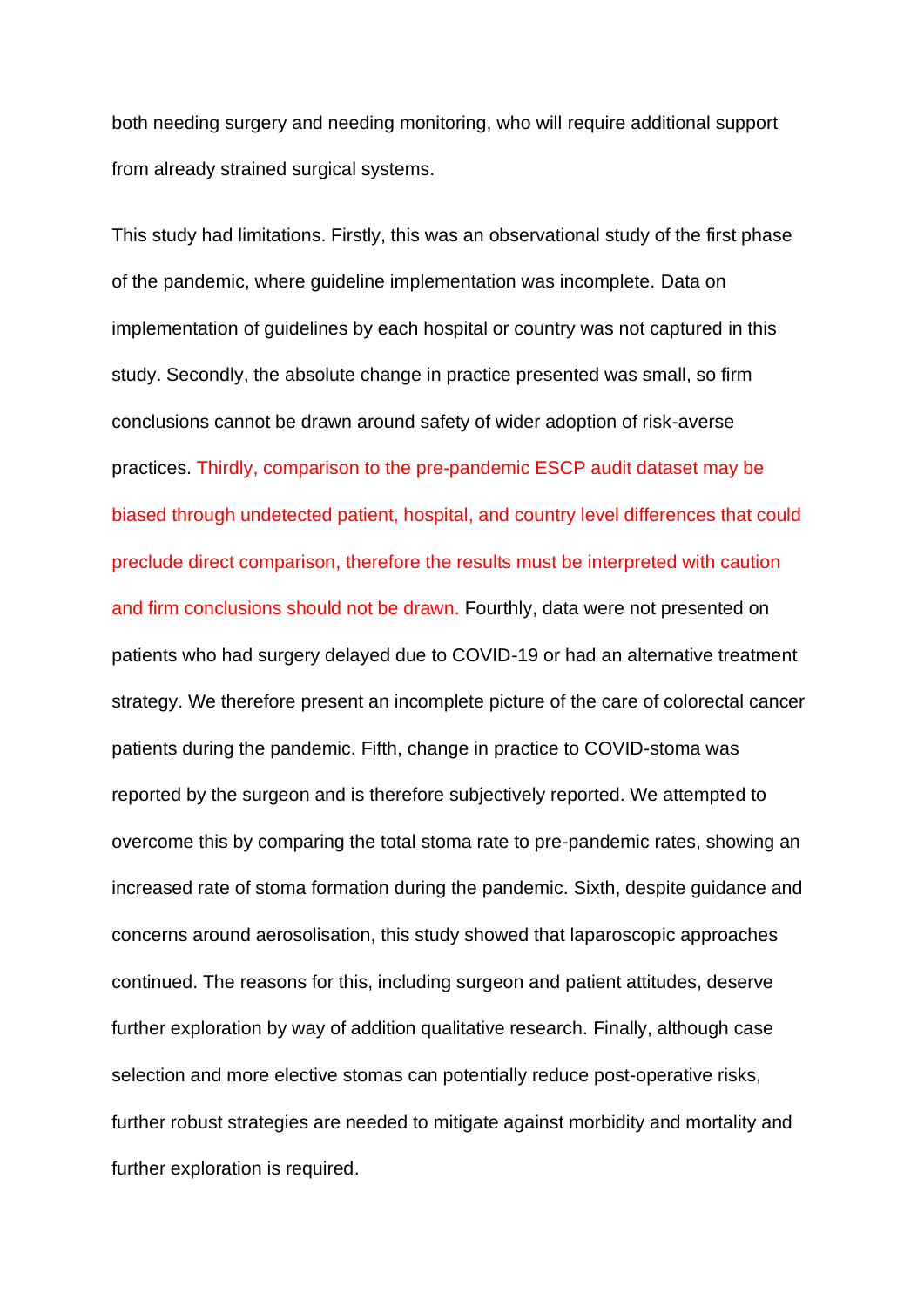Clear data and safe strategies are needed to continue to provide safe surgery during future pandemic waves. This study highlights several patient, operative, and organisational factors that may bring benefit and need further testing. At a patient level, selection of fitter patients, who will benefit most from curative surgery during peaks of pandemics, is logical. This has been previously recommended to both conserve critical care capacity and avoid exposing high risk patients to nosocomial SARS-CoV-2 transmission [3, 9]. At an operative level, avoidance of leaks seems paramount. Forming stomas alone is not necessarily the solution, as they carry their own risks and morbidity. Selecting lower risk patients for anastomosis, use of defunctioning stomas, and more liberal use of end stomas in high risk patients might be best supported through formal risk stratification for anastomotic leak [23, 24]. At an organisational level, the prevention of postoperative SARS-CoV-2 related infections is paramount. This seems best approached by identifying preoperative, presymptomatic carriers (i.e. preoperative swab testing), and by providing COVID-19-free surgical pathways. Both of these areas require further evidence to best define exactly which measures they include (e.g. number of swabs, role of computed tomography of the thorax, components of COVID-19-free pathways). With an estimated 3,000,000 cancer operations postponed around the world [12], and more accruing during second waves, efficient measures to safely discharge patients early and protect them from risk of in-hospital transmission should continue.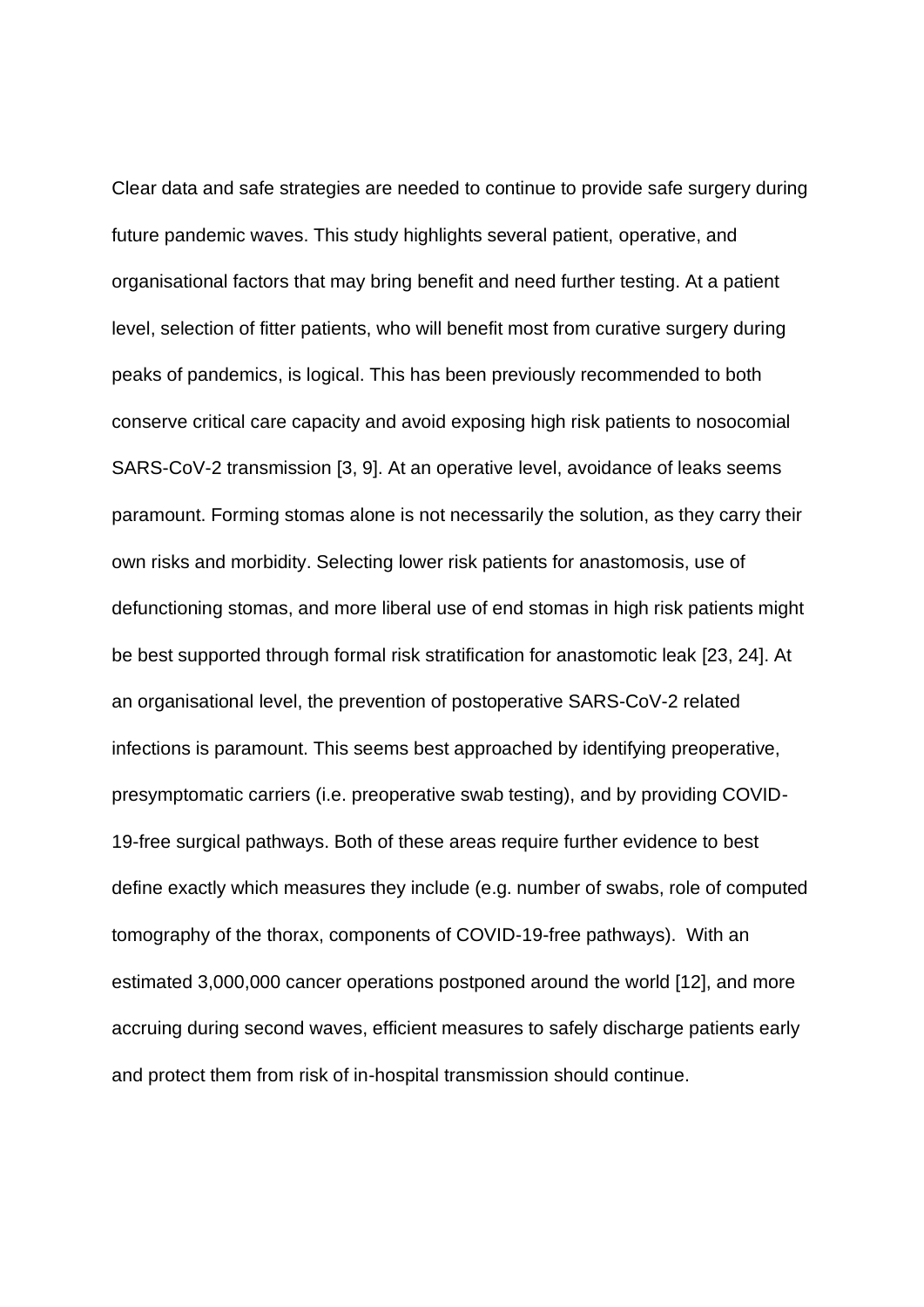# **References**

1. Ranney ML, Griffeth V, Jha AK. Critical supply shortages—the need for ventilators and personal protective equipment during the Covid-19 pandemic. New England Journal of Medicine. 2020;382(18):e41.

2. Xie J, Tong Z, Guan X, Du B, Qiu H, Slutsky AS. Critical care crisis and some recommendations during the COVID-19 epidemic in China. Intensive care medicine. 2020:1- 4.

3. American College of Surgeons. COVID 19: Elective Case Triage Guidelines for Surgical Care. Available from: [https://www.facs.org/-](https://www.facs.org/-/media/files/covid19/guidance_for_triage_of_nonemergent_surgical_procedures.ashx)

/media/files/covid19/guidance for triage of nonemergent surgical procedures.ashx. Accessed 27th March 2020

4. The Royal College of Surgeons of Edinburgh. Intercollegiate General Surgery Guidance on COVID-19. Available from: [https://www.rcsed.ac.uk/news-public](https://www.rcsed.ac.uk/news-public-affairs/news/2020/march/intercollegiate-general-surgery-guidance-on-covid-19-update)[affairs/news/2020/march/intercollegiate-general-surgery-guidance-on-covid-19-update.](https://www.rcsed.ac.uk/news-public-affairs/news/2020/march/intercollegiate-general-surgery-guidance-on-covid-19-update) Accessed 27th March 2020

5. Aj B, Brown C, Abdelrahman T, Rl H, Rj E, Ansell J, et al. International surgical guidance for COVID-19: Validation using an international Delphi process-Cross-sectional study. International Journal of Surgery. 2020;79:309-316.

6. Association of Coloproctology of Great Britian and Ireland. Urgent Intercollegiate General Surgery Guidance on COVID-19. Available from:

[https://www.acpgbi.org.uk/news/urgent-intercollegiate-general-surgery-guidance-on-covid-](https://www.acpgbi.org.uk/news/urgent-intercollegiate-general-surgery-guidance-on-covid-19/)[19/.](https://www.acpgbi.org.uk/news/urgent-intercollegiate-general-surgery-guidance-on-covid-19/) Accessed 27th March 2020

7. Lisi G, Campanelli M, Spoletini D, Carlini M. The possible impact of COVID‐19 on colorectal surgery in Italy. Colorectal Disease. 2020 Jun;22(6):641-642.

8. Willan J, King AJ, Jeffery K, Bienz N. Challenges for NHS hospitals during covid-19 epidemic. British Medical Journal. 2020 Mar 20;368:m1117.

9. COVIDSurg Collaborative. Global guidance for surgical care during the COVID-19 pandemic. The British Journal of Surgery. 2020 Aug;107(9):1097-1103.

10. Wang Y, Wang Y, Chen Y, Qin Q. Unique epidemiological and clinical features of the emerging 2019 novel coronavirus pneumonia (COVID‐19) implicate special control measures. Journal of Medical Virology. 2020;92(6):568-76.

11. Covidsurg Collaborative. Mortality and pulmonary complications in patients undergoing surgery with perioperative SARS-CoV-2 infection: an international cohort study. The Lancet. 2020;396(10243):27-38.

12. CovidSurg Collaborative. Elective surgery cancellations due to the COVID-19 pandemic: global predictive modelling to inform surgical recovery plans. British Journal of Surgery. 2020 May 12:10.1002/bjs.11746

13. CovidSurg Collaborative. Elective Cancer Surgery in COVID-19-Free Surgical Pathways During the SARS-CoV-2 Pandemic: An International, Multicenter, Comparative Cohort Study. Journal of Clinical Oncology. 2020 Oct 6:JCO2001933.

14. Harris PA, Taylor R, Thielke R, Payne J, Gonzalez N, Conde JG. Research electronic data capture (REDCap)—a metadata-driven methodology and workflow process for providing translational research informatics support. Journal of biomedical informatics. 2009;42(2):377-81.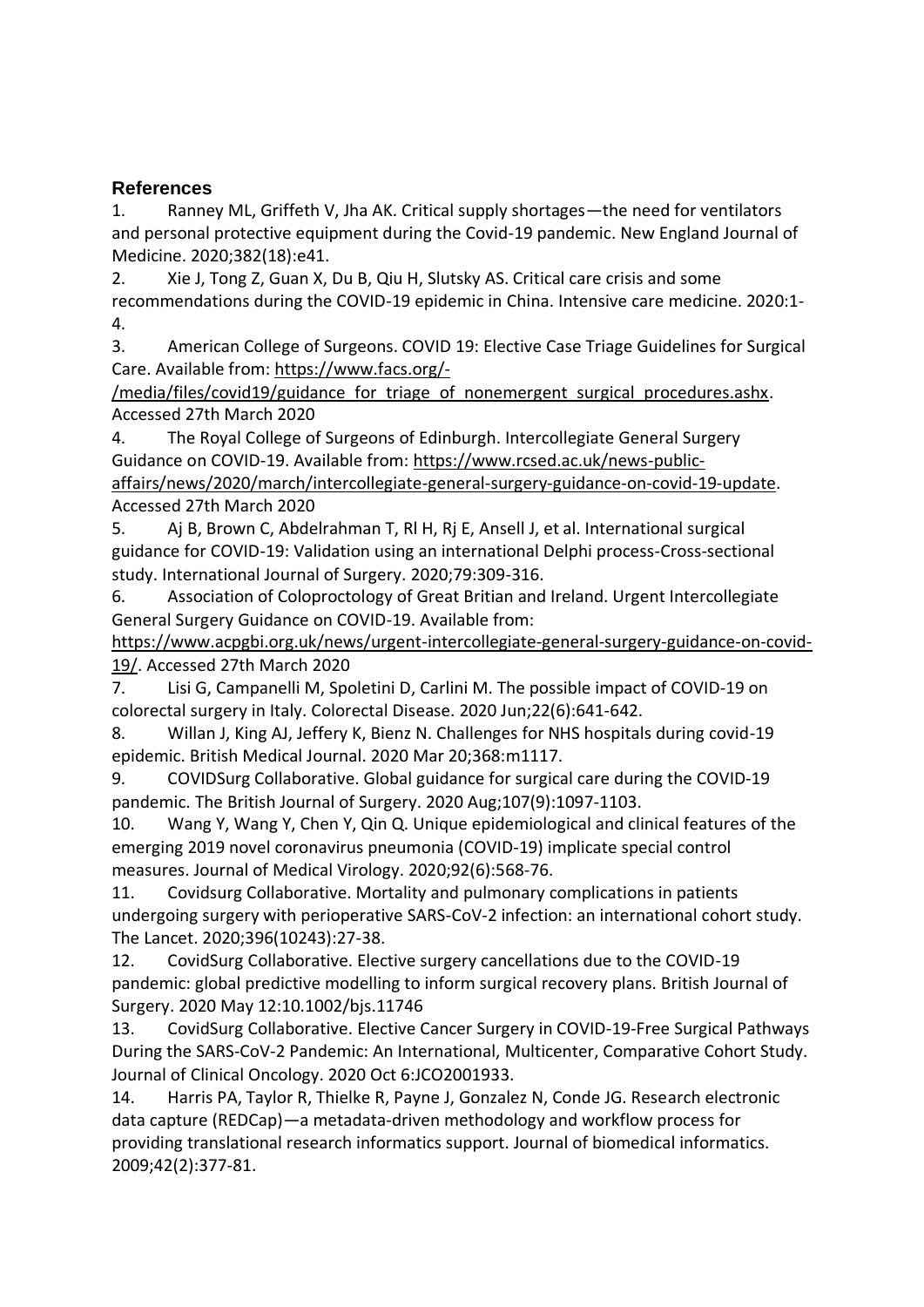15. National Confidential Enquiry into Patient Outcome and Death. The NCEPOD Classification of Intervention 2004. Available from:

[https://www.ncepod.org.uk/classification.html.](https://www.ncepod.org.uk/classification.html) Accessed 27<sup>th</sup> March 2020.

16. American Society of Anesthesiologists. ASA Physical Status Classification System 2019. Available from: [https://www.asahq.org/standards-and-guidelines/asa-physical-status](https://www.asahq.org/standards-and-guidelines/asa-physical-status-classification-system)[classification-system.](https://www.asahq.org/standards-and-guidelines/asa-physical-status-classification-system) Accessed 27th March 2020.

17. The European Society of Coloproctology collaborating groups. The impact of conversion on the risk of major complication following laparoscopic colonic surgery: an international, multicentre prospective audit. Colorectal Disease. 2018;20(S6):69-89.

18. The European Society of Coloproctology collaborating group. Safety of primary anastomosis following emergency left sided colorectal resection: an international, multicentre prospective audit. Colorectal Disease. 2018;20(S6):47-57.

19. European Society of Coloproctology Collaborating Group. The impact of stapling technique and surgeon specialism on anastomotic failure after right-sided colorectal resection: an international multicentre, prospective audit. Colorectal Disease. 2018;20(11):1028-40.

20. European Society of Coloproctology Collaborating Group, Battersby N, Bhangu A, Chaudhri S, El‐Hussuna A, Frasson M, et al. Relationship between method of anastomosis and anastomotic failure after right hemicolectomy and ileo‐caecal resection: an international snapshot audit. Colorectal Disease. 2017;19(8):e296-e311.

21. European Society of Coloproctology Collaborating Group. Predictors for Anastomotic Leak, Postoperative Complications, and Mortality After Right Colectomy for Cancer: Results From an International Snapshot Audit. Diseases of the Colon & Rectum. 2020;63(5):606-18.

22. The European Society of Coloproctology collaborating group. An international multicentre prospective audit of elective rectal cancer surgery; operative approach versus outcome, including transanal total mesorectal excision (TaTME). Colorectal Disease. 2018;20(S6):33-46.

23. Sammour T, Lewis M, Thomas ML, Lawrence MJ, Hunter A, Moore JW. A simple webbased risk calculator (www.anastomoticleak.com) is superior to the surgeon's estimate of anastomotic leak after colon cancer resection. Techiques in Coloproctology. 2017;21(1):35- 41.

24. Frasson M, Flor-Lorente B, Rodríguez JLR, Granero-Castro P, Hervás D, Alvarez Rico MA, et al. Risk Factors for Anastomotic Leak After Colon Resection for Cancer. Annals of Surgery. 2015;262(2):321-30.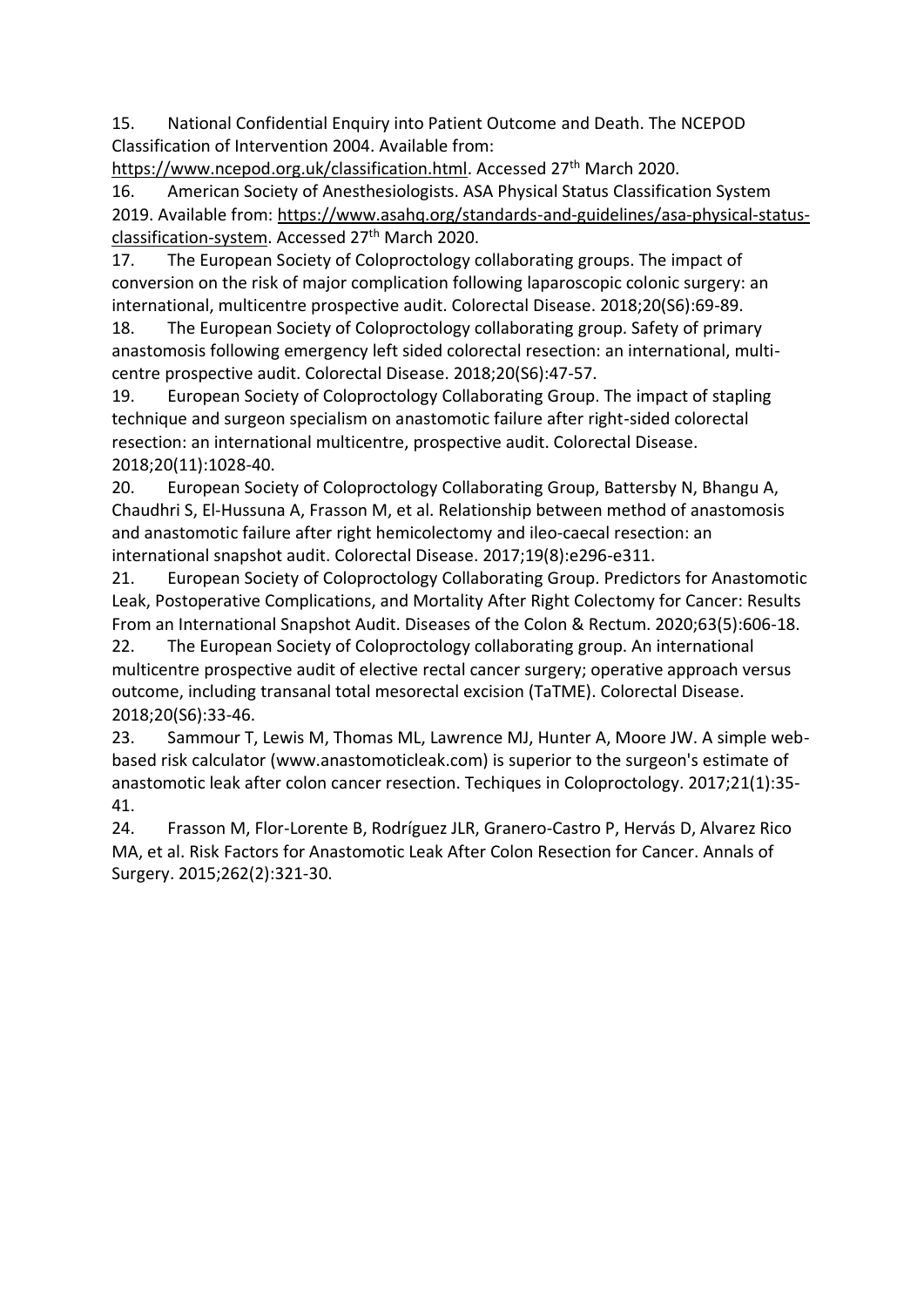|            |                            | <b>Right side resection</b> |           |                | Left side resection |     | <b>Rectal resection</b> | Total / subtotal<br>panproctocolectomy |          |  |
|------------|----------------------------|-----------------------------|-----------|----------------|---------------------|-----|-------------------------|----------------------------------------|----------|--|
|            |                            |                             | $n = 724$ |                | $n = 367$           |     | n=935                   |                                        | $n = 47$ |  |
|            |                            |                             |           |                |                     |     |                         |                                        |          |  |
| Sex        |                            |                             |           |                |                     |     |                         |                                        |          |  |
|            | Female                     | 343                         | 47.4%     | 135            | 36.8%               | 343 | 36.7%                   | 16                                     | 34.0%    |  |
|            | Male                       | 381                         | 52.6%     | 232            | 63.2%               | 592 | 63.3%                   | 31                                     | 66.0%    |  |
|            |                            |                             |           |                |                     |     |                         |                                        |          |  |
| <b>ASA</b> |                            |                             |           |                |                     |     |                         |                                        |          |  |
|            | $1 - 2$                    | 454                         | 62.7%     | 244            | 66.5%               | 686 | 73.4%                   | 36                                     | 76.6%    |  |
|            | $3 - 5$                    | 269                         | 37.2%     | 123            | 33.5%               | 244 | 26.1%                   | 11                                     | 23.4%    |  |
|            | Missing                    | $\mathbf 1$                 |           | 0              |                     | 5   |                         | 0                                      |          |  |
|            |                            |                             |           |                |                     |     |                         |                                        |          |  |
| Age        |                            |                             |           |                |                     |     |                         |                                        |          |  |
|            | $50$                       | 42                          | 5.8%      | 25             | 6.8%                | 96  | 10.3%                   | 11                                     | 23.4%    |  |
|            | 50-69                      | 268                         | 36.9%     | 187            | 51.0%               | 495 | 52.9%                   | 16                                     | 34.0%    |  |
|            | $\geq 70$                  | 414                         | 57.3%     | 155            | 42.2%               | 344 | 36.8%                   | 20                                     | 42.6%    |  |
|            |                            |                             |           |                |                     |     |                         |                                        |          |  |
|            | Disease stage              |                             |           |                |                     |     |                         |                                        |          |  |
|            | $I - II$                   | 512                         | 70.7%     | 216            | 71.1%               | 482 | 51.5%                   | 33                                     | 70.2%    |  |
|            | Ш                          | 181                         | 25.0%     | 78             | 21.3%               | 385 | 41.2%                   | 9                                      | 19.1%    |  |
|            | IV                         | 31                          | 4.3%      | 28             | 7.6%                | 68  | 7.3%                    | 5                                      | 10.6%    |  |
|            |                            |                             |           |                |                     |     |                         |                                        |          |  |
|            | Neoadjuvant radiotherapy*  |                             |           |                |                     |     |                         |                                        |          |  |
|            | Short course               |                             |           |                |                     | 89  | 9.5%                    | 0                                      | 0        |  |
|            | Long course                |                             |           |                |                     | 205 | 21.9%                   | $\mathbf{1}$                           | 2.9%     |  |
|            | None                       |                             |           |                |                     | 641 | 68.6%                   | 33                                     | 97.1%    |  |
|            |                            |                             |           |                |                     |     |                         |                                        |          |  |
| Approach   |                            |                             |           |                |                     |     |                         |                                        |          |  |
|            | Laparoscopic               | 395                         | 54.6%     | 231            | 62.9%               | 540 | 57.8%                   | 19                                     | 40.4%    |  |
|            | Open                       | 298                         | 41.1%     | 109            | 29.7%               | 355 | 38.0%                   | 24                                     | 8.5%     |  |
|            | Conversion                 | 31                          | 4.3%%     | 27             | 7.4%                | 40  | 4.3%                    | 4                                      | 8.5%     |  |
|            |                            |                             |           |                |                     |     |                         |                                        |          |  |
|            | Anastomosis technique      |                             |           |                |                     |     |                         |                                        |          |  |
|            | Staped                     | 527                         | 77.3%     | 298            | 89.2%               | 619 | 92.1%                   | 30                                     | 88.2%    |  |
|            | Hand sewn                  | 155                         | 22.7%     | 36             | 10.8%               | 53  | 7.9%                    | 4                                      | 11.8%    |  |
|            | No anastomosis             | 37                          |           | 30             |                     | 255 |                         | 13                                     |          |  |
|            | Missing                    | 5                           |           | 3              |                     | 8   |                         | 0                                      |          |  |
|            |                            |                             |           |                |                     |     |                         |                                        |          |  |
| Seniority  |                            |                             |           |                |                     |     |                         |                                        |          |  |
|            | Colorectal consultant      | 488                         | 67.5%     | 263            | 71.7%               | 732 | 78.3%                   | 38                                     | 80.8%    |  |
|            | Colorectal trainee         | 61                          | 8.4%      | 14             | 3.8%                | 55  | 5.9%                    | 3                                      | 6.4%     |  |
|            | General surgery consultant | 126                         | 17.4%     | 65             | 17.7%               | 124 | 13.3%                   | 6                                      | 12.8%    |  |
|            | General surgery trainee    | 43                          | 6.1%      | 23             | 6.3%                | 18  | 1.9%                    | 0                                      | 0        |  |
| Missing    |                            | 5                           |           | $\overline{2}$ |                     | 6   |                         | 0                                      |          |  |

# Table 1: Patients and disease characteristics stratified by operation

\* Of patients who had an operation involving the rectum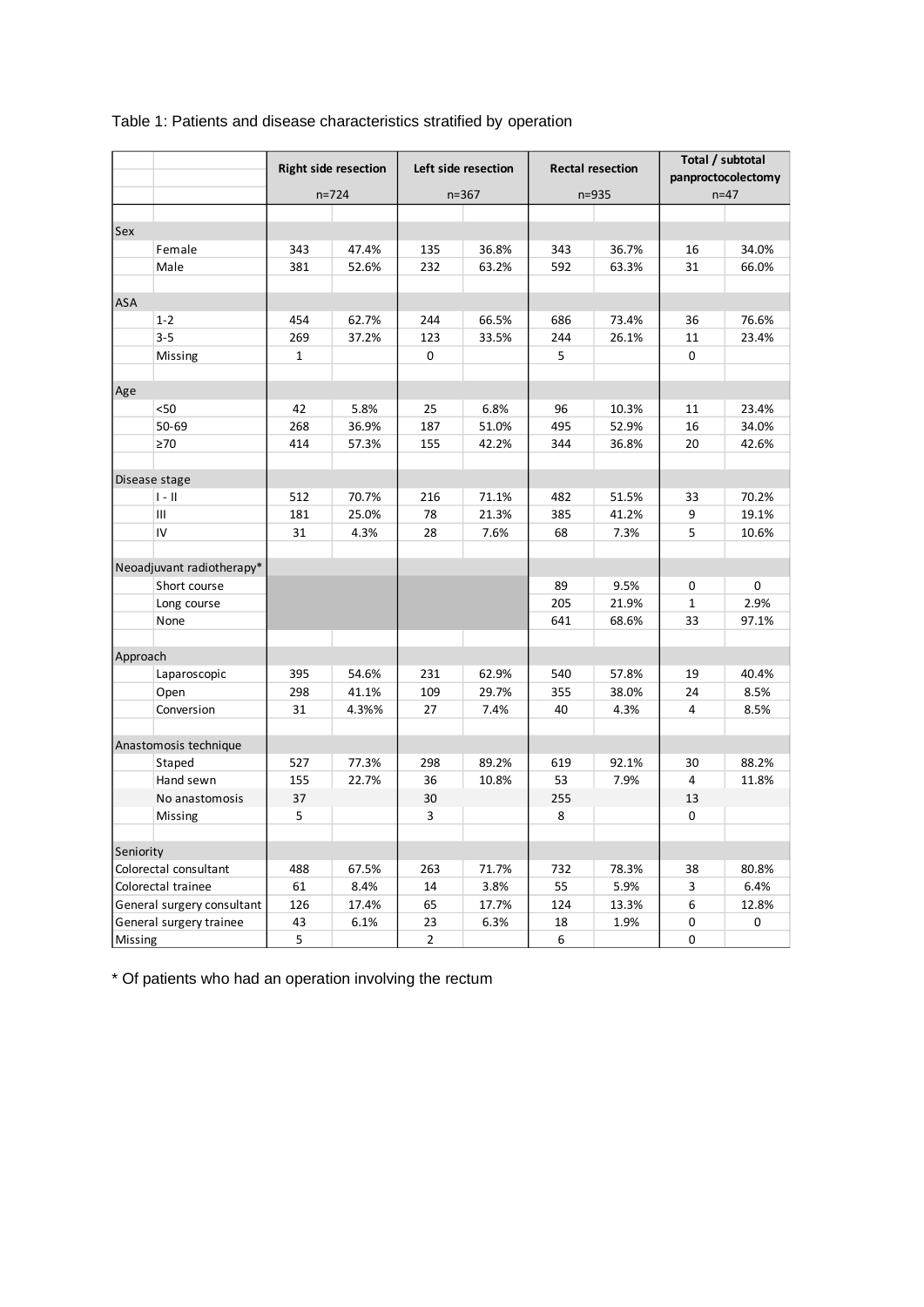|                                                                                                         | COVID-defunctioning-stoma<br>/ All operations |                                     | COVID-end-stoma<br>/ All operations    |                              |  |
|---------------------------------------------------------------------------------------------------------|-----------------------------------------------|-------------------------------------|----------------------------------------|------------------------------|--|
| Overall                                                                                                 |                                               |                                     |                                        |                              |  |
| New COVID-stomas                                                                                        | 27 / 2073                                     | 1.3%                                | 63/2073                                | 3.0%                         |  |
| Sex                                                                                                     |                                               |                                     |                                        |                              |  |
| Female<br>Male                                                                                          | 11/837<br>16 / 1236                           | 1.3%<br>1.3%                        | 24 / 837<br>39 / 1236                  | 3.1%<br>3.2%                 |  |
| <b>ASA</b>                                                                                              |                                               |                                     |                                        |                              |  |
| $1 - 2$<br>$3-5$                                                                                        | 23 / 1420<br>4/647                            | 1.6%<br>0.6%                        | 36 / 1420<br>26/647                    | 2.5%<br>4.0%                 |  |
| Age                                                                                                     |                                               |                                     |                                        |                              |  |
| $50$<br>50-69<br>$\geq 70$                                                                              | 3/174<br>15 / 966<br>9/933                    | 1.7%<br>1.6%<br>1.0%                | 2/174<br>31 / 966<br>30 / 933          | 1.1%<br>3.2%<br>3.2%         |  |
| Operation                                                                                               |                                               |                                     |                                        |                              |  |
| <b>Right resection</b><br>Left resection<br>Rectal resection<br>Total / Subtotal<br>/Panproctocolectomy | 1/724<br>2/367<br>24 / 935<br>0/47            | 0.1%<br>0.5%<br>2.5%<br>$\mathbf 0$ | 10/724<br>7/367<br>45 / 935<br>1/47    | 1.4%<br>1.9%<br>4.8%<br>2.1% |  |
| Disease stage                                                                                           |                                               |                                     |                                        |                              |  |
| $1 - 11$<br>III<br>IV                                                                                   | 11/838<br>13/653<br>3/133                     | 1.3%<br>2.0%<br>2.3%                | 31 / 838<br>30/653<br>2/133            | 3.4%<br>4.6%<br>1.5%         |  |
| Neoadjuvant radiotherapy*                                                                               |                                               |                                     |                                        |                              |  |
| Short course<br>Long course<br>None                                                                     | 3/89<br>5/206<br>16/674                       | 3.4%<br>2.4%<br>2.4%                | 1/89<br>9/206<br>35/674                | 1.1%<br>4.4%<br>5.2%         |  |
| Approach                                                                                                |                                               |                                     |                                        |                              |  |
| Minimally invasive<br>Open<br>Minimally invasive converted to<br>open                                   | 11 / 1185<br>15/786<br>1/102                  | 0.9%<br>1.9%<br>0.9%                | 18/1185<br>42/786<br>3/102             | 1.5%<br>5.3%<br>2.9%         |  |
|                                                                                                         |                                               |                                     |                                        |                              |  |
| Anastomosis technique**<br>Staped<br>Hand sewn                                                          | 25 / 1474<br>2/248                            | 1.7%<br>0.8%                        | N/A<br>N/A                             | N/A<br>N/A                   |  |
| Seniority                                                                                               |                                               |                                     |                                        |                              |  |
| Colorectal consultant<br>Colorectal trainee<br>General surgery consultant<br>General surgery trainee    | 13 / 1521<br>11/133<br>2/322<br>1/84          | 0.9%<br>8.3%<br>0.6%<br>1.2%        | 45 / 1521<br>3/133<br>11 / 322<br>5/84 | 3.0%<br>2.3%<br>3.4%<br>6.0% |  |

Table 2: Additional number of stomas formed due to COVID-19 in relation to all patients undergoing surgery

Percentage (%) is the increased number of new stomas (COVID-stoma) formed during the COVID-19 pandemic out of total number of patients who had an operation in each group.

\* Of patients who had an operation involving the rectum

\*\* Of patients who had an anastomosis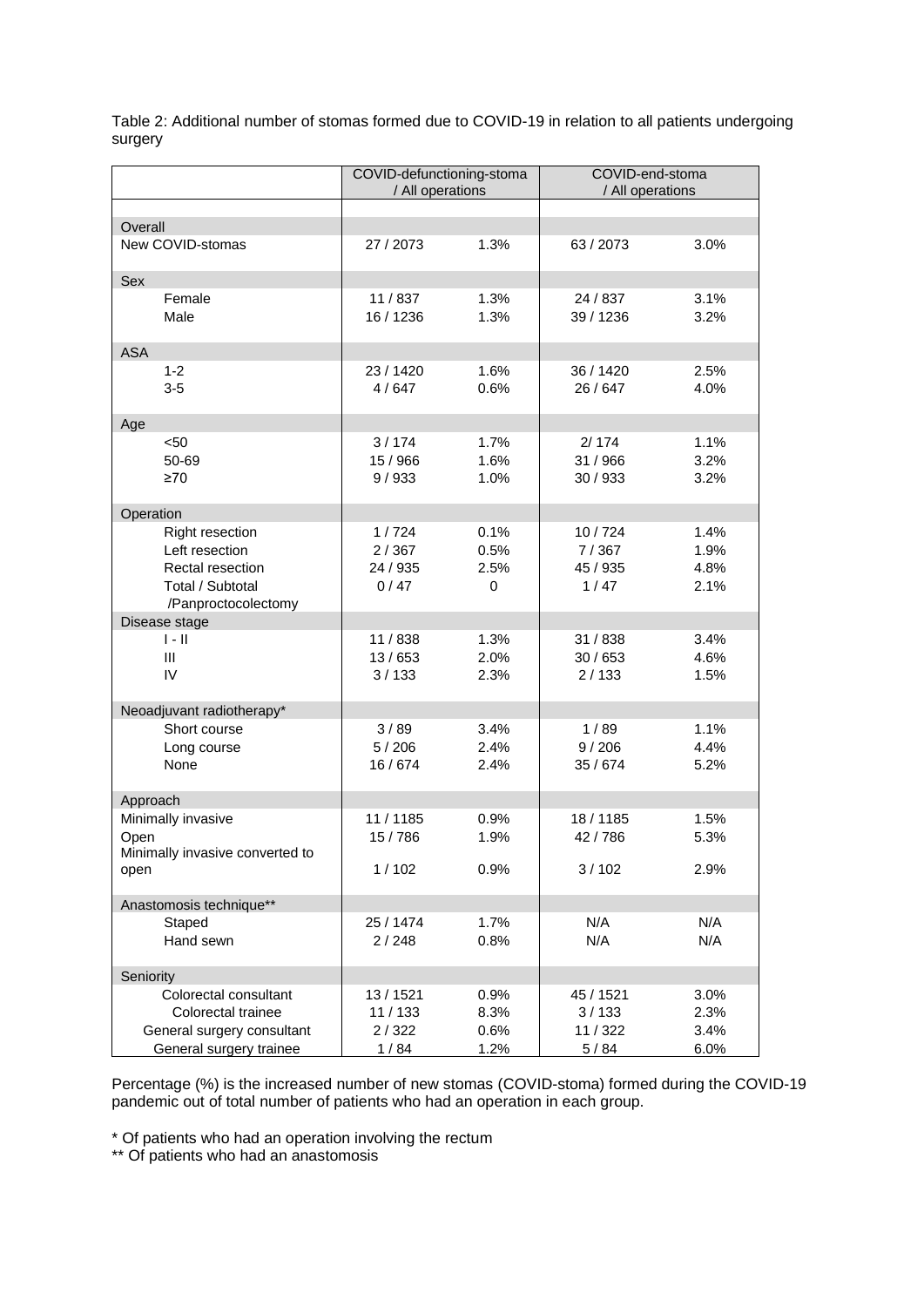**Figure 1**: Flowchart of type stoma-anastomosis configuration broken down by operative region and if patients had a change in stoma practice due to COVID-19 (COVID-stoma).

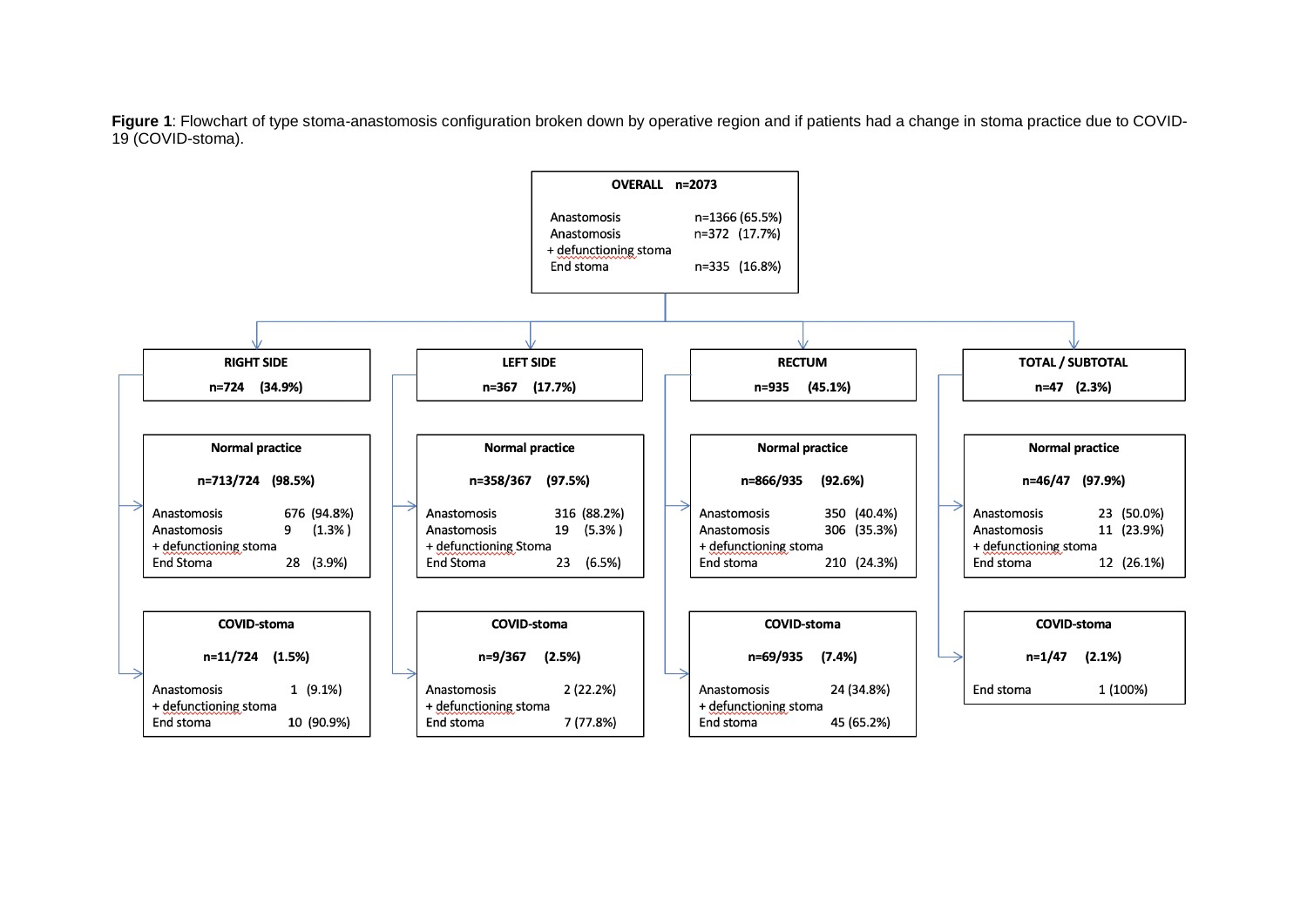Figure 2: Flowchart of mortality related to postoperative SARS-CoV-2 and if an anastomotic leak occurred.

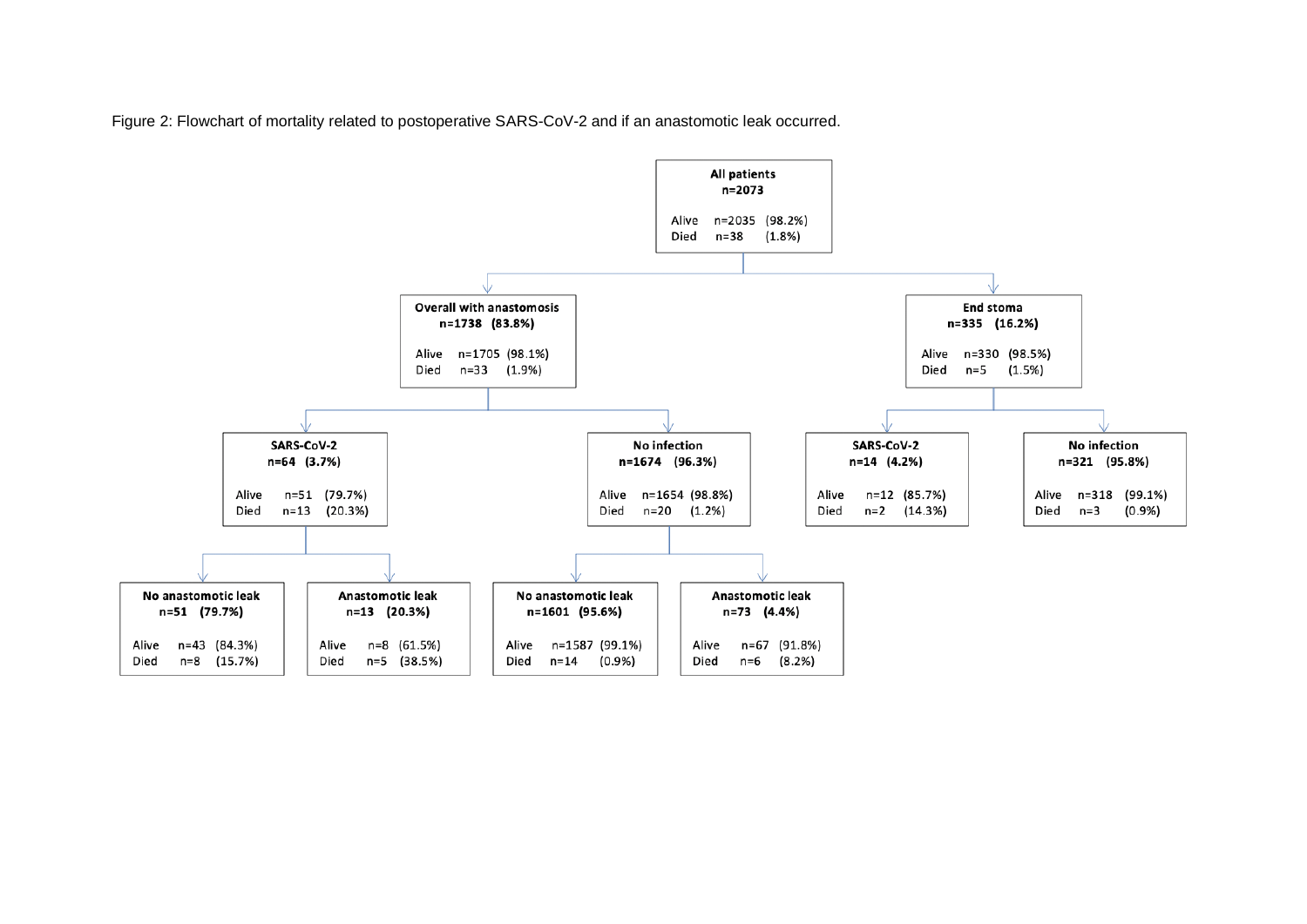|                             |           | Normal practice | COVID-stoma    | p         |       |
|-----------------------------|-----------|-----------------|----------------|-----------|-------|
|                             | $\%$<br>n |                 | n.             | $\%$      |       |
| Anastomotic leak *          |           |                 |                |           |       |
| No                          | 1627      | 94.9%           | 25             | 92.6%     | 0.390 |
| Yes                         | 84        | 4.9%            | $\overline{2}$ | 7.4%      |       |
| Intensive care              |           |                 |                |           |       |
| <b>No</b>                   | 1537      | 77.5%           | 64             | 71.1%     | 0.157 |
| Yes                         | 446       | 22.5%           | 26             | 29.9%     |       |
| Death                       |           |                 |                |           |       |
| No                          | 1946      | 98.1%           | 89             | 98.9%     | 1.000 |
| Yes                         | 37        | 1.9%            | 1              | 1.1%      |       |
| Postoperative<br>SARS-CoV-2 |           |                 |                |           |       |
| <b>No</b>                   | 1909      | 96.3%           | 86             | 95.6%     | 0.579 |
| Yes                         | 74        | 3.7%            | 4              | 4.4%      |       |
| Length of stay<br>(days)    |           |                 |                |           |       |
| (median, IQR)               | 6         | $(4-8)$         | 4.5            | $(4-6.5)$ | 0.270 |

Table 3: Outcomes stratified by additional stoma formation due to COVID-19 (COVID-stoma).

\* Of patients who had an anastomosis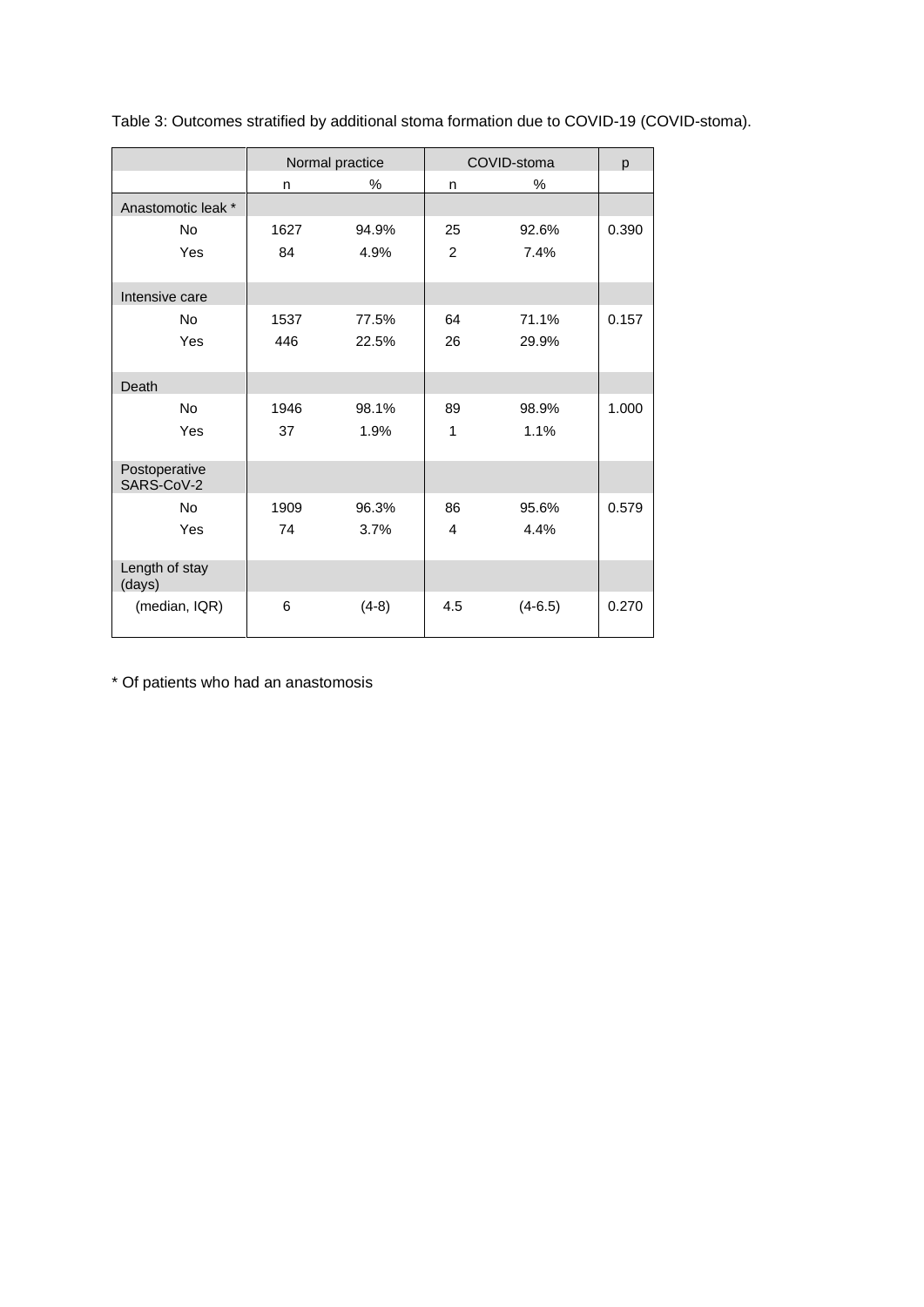|               |                                       |           |       | Univariable    |                            | Multivariable            |                            |         |
|---------------|---------------------------------------|-----------|-------|----------------|----------------------------|--------------------------|----------------------------|---------|
|               |                                       | Mortality |       | Odds ratio     | 95% confidence<br>interval | Odds ratio               | 95% confidence<br>interval | p       |
| Anastomotic   | No                                    | 27 / 1954 | 1.4%  | $\blacksquare$ |                            | $\overline{\phantom{a}}$ |                            |         |
| leak          | Yes                                   | 11/93     | 11.8% | 9.21           | 4.32 - 19.64               | 6.01                     | $2.58 - 14.06$             | < 0.001 |
| SARS-CoV-2    | No                                    | 23 / 1995 | 1.2%  |                |                            | $\overline{\phantom{a}}$ |                            |         |
|               | Yes                                   | 15/78     | 19.2% | 20.41          | $10.17 - 41.00$            | 16.90                    | 7.86 - 36.38               | < 0.001 |
| Age           | <70                                   | 13/1140   | 1.1%  | $\sim$         |                            | $\overline{\phantom{a}}$ |                            |         |
|               | $>70$                                 | 25 / 933  | 2.7%  | 2.39           | $1.21 - 4.69$              | 2.87                     | $1.32 - 6.20$              | 0.008   |
| Sex           | Female                                | 7/837     | 0.8%  |                |                            | $\overline{\phantom{a}}$ |                            |         |
|               | Male                                  | 31 / 1236 | 2.5%  | 3.05           | $1.34 - 6.96$              | 2.46                     | $1.01 - 5.93$              | 0.045   |
| ASA*          | $1 - 2$                               | 19 / 1420 | 1.3%  |                |                            |                          |                            |         |
|               | $3 - 5$                               | 19/647    | 2.9%  | 2.23           | $1.17 - 4.24$              | 1.57                     | $0.76 - 3.26$              | 0.223   |
| Disease stage | $\parallel$ - $\parallel$             | 17 / 1288 | 1.3%  |                |                            | $\sim$                   |                            |         |
|               | $\ensuremath{\mathsf{III}}\xspace$    | 15/653    | 2.3%  | 1.76           | $0.87 - 3.54$              | 2.00                     | $0.91 - 4.20$              | 0.088   |
|               | IV                                    | 6/132     | 4.6%  | 3.56           | $1.38 - 9.19$              | 3.43                     | $1.16 - 10.21$             | 0.026   |
| Operation     | <b>Right resection</b>                | 9/724     | 1.2%  |                |                            |                          |                            |         |
|               | Left resection                        | 6/367     | 1.6%  | 1.32           | $0.47 - 3.74$              | 1.45                     | $0.47 - 4.48$              | 0.524   |
|               | Rectal resection                      | 19 / 935  | 2.0%  | 1.65           | $0.74 - 3.66$              | 1.60                     | $0.65 - 3.93$              | 0.302   |
|               | Total/subtotal/<br>panproctocolectomy | 4/47      | 8.5%  | 7.39           | $2.19 - 24.96$             | 9.06                     | $2.21 - 37.15$             | 0.002   |

Table 4: Adjusted and unadjusted regression model of predictors for 30-day mortality

\* American Society of Anaesthesiologists (ASA) physical status classification [16]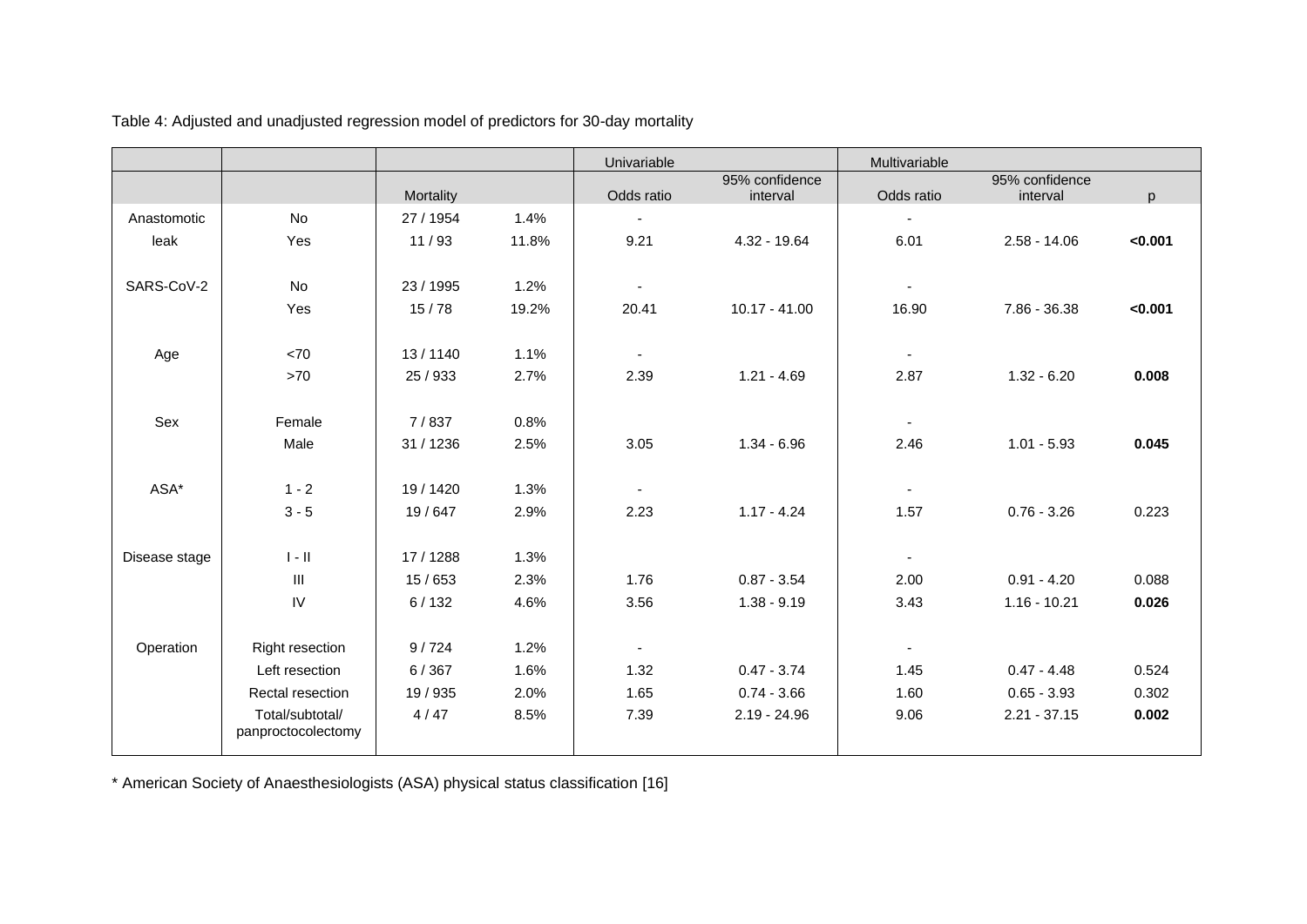Table 5: Comparison of patient and disease characteristics and outcomes of patients undergoing elective cancer operations currently (during pandemic) alongside composite data from the ESCP 2015 and 2017 audits (pre-pandemic).

| Right                                       | Pre-pandemic                | During<br>pandemic       | p value |
|---------------------------------------------|-----------------------------|--------------------------|---------|
| Sex                                         |                             |                          |         |
| Male                                        | 1151 (51.7%)                | 381 (52.6%)              | 0.676   |
| Female                                      | 1074 (48.3%)                | 343 (47.4%)              |         |
| Age                                         |                             |                          |         |
| < 50                                        | 104 (4.7%)                  | 42 (5.8%)                | 0.312   |
| 50-69                                       | 876 (39.3%)                 | 268 (37.0%)              |         |
| $\geq 70$                                   | 1245 (56.0%)                | 414 (57.2%)              |         |
|                                             |                             |                          |         |
| <b>ASA</b>                                  |                             |                          |         |
| $1 - 2$                                     | 1379 (62.0%)                | 454 (62.8%)              | 0.694   |
| $3-5$                                       | 846 (38.0%)                 | 269 (37.2%)              |         |
| Approach                                    |                             |                          |         |
| Minimally invasive                          | 1211 (54.4%)                | 395 (54.7%)              | < 0.001 |
| Open                                        | 813 (36.5%)                 | 298 (41.0%)              |         |
| Conversion                                  | 201 (9.1%)                  | 31 (4.3%)                |         |
|                                             |                             |                          |         |
| Operation                                   |                             |                          |         |
| Anastomosis                                 | 2194 (98.6%)                | 677 (93.5%)              | < 0.001 |
| Anastomosis + defunction                    | 6(0.3%)                     | 10 (1.4%)                |         |
| End stoma                                   | 25 (1.1%)                   | 37 (5.1%)                |         |
| Anastomosis technique*                      |                             |                          |         |
| Staped                                      | 1381 (62.8%)                | 527 (77.3%)              | < 0.001 |
| Hand sewn                                   | 819 (37.2%)                 | 155 (22.7%)              |         |
|                                             |                             |                          |         |
| Seniority                                   |                             |                          |         |
| Colorectal surgeon                          | 1465 (58.3%)                | 488 (67.9%)              | < 0.001 |
| Colorectal trainee                          | 333 (13.2%)                 | 61 (8.5%)                |         |
| General surgeon<br>General surgical trainee | 467 (18.6%)                 | 126 (17.5%)<br>44 (6.1%) |         |
|                                             | 250 (9.9%)                  |                          |         |
| Anastomotic leak*                           |                             |                          |         |
| N <sub>0</sub>                              | 2056 (93.5%)                | 662 (96.4%)              | 0.005   |
| Yes                                         | 144 (6.5%)                  | 25 (3.6%)                |         |
|                                             |                             |                          |         |
| Intensive care                              |                             |                          |         |
| No<br>Yes                                   | 1605 (72.1%)<br>620 (27.9%) | 578 (79.8%)              | < 0.001 |
|                                             |                             | 158 (20.2%)              |         |
| Death                                       |                             |                          |         |
| N <sub>o</sub>                              | 2188 (98.3%)                | 715 (98.8%)              | 0.155   |
| Yes                                         | 37 (1.7%)                   | $9(1.2\%)$               |         |
|                                             |                             |                          |         |
| Length of stay (median)                     | $\overline{7}$              | 6                        | < 0.001 |
| (days)<br>(IQR)                             | $(5-10)$                    | $(4-8)$                  |         |

Note: disease stage data for right sided operations and data for total/subtotal/panproctocolectomy operations were not available from the ESCP data and have been excluded from comparison.

|                                          | Right                      | Pre-pandemic                              | During<br>pandemic                      | p value |                                       | Left                                                                                    | Pre-pandemic                                         | During<br>pandemic                                  | p value |                                | Rectum                                                      | Pre-pandemic                               | During<br>pandemic                        | p value |
|------------------------------------------|----------------------------|-------------------------------------------|-----------------------------------------|---------|---------------------------------------|-----------------------------------------------------------------------------------------|------------------------------------------------------|-----------------------------------------------------|---------|--------------------------------|-------------------------------------------------------------|--------------------------------------------|-------------------------------------------|---------|
| Sex                                      | Male<br>Female             | 1151 (51.7%)<br>1074 (48.3%)              | 381 (52.6%)<br>343 (47.4%)              | 0.676   | Sex                                   | Male<br>Female                                                                          | 589 (59.6%)<br>400 (40.4%)                           | 232 (63.2%)<br>135 (36.8%)                          | 0.228   | Sex                            | Male<br>Female                                              | 1617 (62.7%)<br>962 (37.3%)                | 592 (63.3%)<br>343 (36.7%)                | 0.738   |
| Age                                      |                            |                                           |                                         |         | Age                                   |                                                                                         |                                                      |                                                     |         | Age                            |                                                             |                                            |                                           |         |
|                                          | < 50<br>50-69<br>$\geq 70$ | 104 (4.7%)<br>876 (39.3%)<br>1245 (56.0%) | 42 (5.8%)<br>268 (37.0%)<br>414 (57.2%) | 0.312   |                                       | $50$<br>50-69<br>$\geq 70$                                                              | 64 (6.5%)<br>469 (47.4%)<br>456 (46.1%)              | 25 (6.8%)<br>187 (50.1%)<br>155 (42.1%)             | 0.434   |                                | < 50<br>50-69<br>$\geq 70$                                  | 210 (8.1%)<br>1336 (51.8%)<br>1033 (40.1%) | 96 (10.3%)<br>495 (52.9%)<br>344 (36.8%)  | 0.061   |
| ASA                                      |                            |                                           |                                         |         | <b>ASA</b>                            |                                                                                         |                                                      |                                                     |         | <b>ASA</b>                     |                                                             |                                            |                                           |         |
|                                          | $1 - 2$<br>$3-5$           | 1379 (62.0%)<br>846 (38.0%)               | 454 (62.8%)<br>269 (37.2%)              | 0.694   |                                       | $1 - 2$<br>$3-5$                                                                        | 617 (62.7%)<br>367 (37.3%)                           | 244 (66.5%)<br>123 (33.5%)                          | 0.198   |                                | $1 - 2$<br>$3-5$                                            | 1685 (66.0%)<br>868 (34.0%)                | 686 (73.8%)<br>244 (26.2%)                | < 0.001 |
| Approach                                 |                            |                                           |                                         |         |                                       | Disease stage                                                                           |                                                      |                                                     |         | Disease stage                  |                                                             |                                            |                                           |         |
| Minimally invasive<br>Open<br>Conversion |                            | 1211 (54.4%)<br>813 (36.5%)<br>201 (9.1%) | 395 (54.7%)<br>298 (41.0%)<br>31 (4.3%) | < 0.001 |                                       | $1 - 11$<br>$\mathbf{III}$<br>${\sf IV}$                                                | 468 (50.8%)<br>375 (40.6%)<br>79 (8.6%)              | 261 (71.1%)<br>78 (21.4%)<br>28 (9.6%)              | < 0.001 |                                | $1 - 11$<br>Ш<br>IV                                         | 1421 (56.8%)<br>821 (32.8%)<br>261 (10.4%) | 479 (51.5%)<br>383 (41.2%)<br>68 (7.3%)   | < 0.001 |
| Operation                                |                            |                                           |                                         |         | Approach                              |                                                                                         |                                                      |                                                     |         |                                | Neoadjuvant radiotherapy                                    |                                            |                                           |         |
| Anastomosis<br>End stoma                 | Anastomosis + defunction   | 2194 (98.6%)<br>6(0.3%)<br>25 (1.1%)      | 677 (93.5%)<br>10 (1.4%)<br>37 (5.1%)   | < 0.001 | Open<br>Conversion                    | Minimally invasive                                                                      | 519 (53.6%)<br>356 (36.8%)<br>93 (9.6%)              | 231 (62.9%)<br>109 (29.7%)<br>27 (7.4%)             | 0.001   |                                | Short course<br>Long course<br>None                         | 177 (7.2%)<br>679 (27.5%)<br>1611 (58.1%)  | 89 (9.5%)<br>205 (21.9%)<br>641 (68.6%)   | 0.001   |
| Staped<br>Hand sewn<br>Seniority         | Anastomosis technique*     | 1381 (62.8%)<br>819 (37.2%)               | 527 (77.3%)<br>155 (22.7%)              | < 0.001 | Operation<br>Anastomosis<br>End stoma | Anastomosis + defunction                                                                | 922 (93.3%)<br>18 (1.8%)<br>48 (4.9%)                | 316 (86.1%)<br>21 (5.7%)<br>30 (8.2%)               | < 0.001 | Approach<br>Open<br>Conversion | Minimally invasive                                          | 1315 (54.2%)<br>867 (35.8%)<br>243 (10.0%) | 540 (57.8%)<br>355 (38.0%)<br>40 (4.2%)   | < 0.001 |
| Colorectal surgeon                       |                            | 1465 (58.3%)                              | 488 (67.9%)                             | <0.001  |                                       | Anastomosis technique*                                                                  |                                                      |                                                     |         | Operation                      |                                                             |                                            |                                           |         |
| Colorectal trainee<br>General surgeon    | General surgical trainee   | 333 (13.2%)<br>467 (18.6%)<br>250 (9.9%)  | 61 (8.5%)<br>126 (17.5%)<br>44 (6.1%)   |         | Staped<br>Hand sewn                   |                                                                                         | 685 (72.9%)<br>255 (27.1%)                           | 298 (89.2%)<br>36 (10.8%)                           | < 0.001 | Anastomosis<br>End stoma       | Anastomosis + defunction                                    | 1103 (42.8%)<br>863 (33.5%)<br>613 (23.7%) | 350 (37.4%)<br>330 (35.3%)<br>255 (27.3%) | 0.012   |
|                                          |                            |                                           |                                         |         | Seniority                             |                                                                                         |                                                      |                                                     |         |                                |                                                             |                                            |                                           |         |
| Anastomotic leak*                        | No<br>Yes                  | 2056 (93.5%)<br>144 (6.5%)                | 662 (96.4%)<br>25 (3.6%)                | 0.005   |                                       | Colorectal surgeon<br>Colorectal trainee<br>General surgeon<br>General surgical trainee | 705 (71.3%)<br>88 (8.9%)<br>170 (17.2%)<br>26 (2.6%) | 263 (72.1%)<br>14 (3.8%)<br>65 (17.8%)<br>23 (6.3%) | < 0.001 | Staped<br>Hand sewn            | Anastomosis technique*                                      | 1811 (92.1%)<br>155 (7.9%)                 | 619 (92.1%)<br>53 (7.9%)                  | 0.998   |
| Intensive care                           |                            |                                           |                                         |         |                                       |                                                                                         |                                                      |                                                     |         | Seniority                      |                                                             |                                            |                                           |         |
|                                          | No<br>Yes                  | 1605 (72.1%)<br>620 (27.9%)               | 578 (79.8%)<br>158 (20.2%)              | < 0.001 | No                                    | Anastomotic leak*<br>Yes                                                                | 869 (92.5%)<br>71 (7.5%)                             | 323 (95.9%)<br>14 (4.1%)                            | 0.031   |                                | Colorectal surgeon<br>Colorectal trainee<br>General surgeon | 2078 (80.7%)<br>112 (4.4%)<br>355 (13.8%)  | 732 (78.8%)<br>55 (5.9%)<br>124 (13.4%)   | 0.087   |
| Death                                    | No                         | 2188 (98.3%)                              | 715 (98.8%)                             | 0.155   |                                       | Intensive care                                                                          |                                                      |                                                     |         |                                | General surgical trainee                                    | 31 (1.2%)                                  | 18 (1.9%)                                 |         |
|                                          | Yes                        | 37 (1.7%)                                 | $9(1.2\%)$                              |         | No                                    | Yes                                                                                     | 693 (70.1%)<br>295 (29.9%)                           | 299 (81.5%)<br>68 (18.5%)                           | < 0.001 |                                | Anastomotic leak*<br>No                                     | 1786 (90.8%)                               | 636 (93.5%)                               | 0.030   |
| Length of stay (median)                  |                            | $\overline{7}$                            | 6                                       | < 0.001 |                                       |                                                                                         |                                                      |                                                     |         |                                | Yes                                                         | 180 (9.2%)                                 | 44 (6.5%)                                 |         |
| (days)                                   | ( IQR)                     | $(5-10)$                                  | $(4-8)$                                 |         | Death<br>No                           | Yes                                                                                     | 982 (99.3%)<br>7(0.7%)                               | 361 (98.4%)<br>6(1.6%)                              | 0.254   | Intensive care                 | No                                                          | 1707 (66.2%)                               | 692 (74.0%)                               | < 0.001 |
|                                          |                            | *Of patients who had an anastomosis       |                                         |         |                                       | Length of stay (median)                                                                 | $\overline{7}$                                       | 6                                                   | < 0.001 |                                | Yes                                                         | 870 (33.8%)                                | 243 (26.0%)                               |         |
|                                          |                            | $\sim$ $\sim$ $\sim$ $\sim$ $\sim$ $\sim$ |                                         |         | (days)                                | ( IQR)                                                                                  | $(5-9)$                                              | $(4-8)$                                             |         | Death                          |                                                             |                                            |                                           |         |

| During     |         |                          |           |              | During      |         |
|------------|---------|--------------------------|-----------|--------------|-------------|---------|
| pandemic   | p value | Rectum                   |           |              | pandemic    | p value |
|            |         |                          |           | Pre-pandemic |             |         |
|            |         | Sex                      |           |              |             |         |
| 32 (63.2%) | 0.228   |                          | Male      | 1617 (62.7%) | 592 (63.3%) | 0.738   |
|            |         |                          |           |              |             |         |
| 35 (36.8%) |         |                          | Female    | 962 (37.3%)  | 343 (36.7%) |         |
|            |         |                          |           |              |             |         |
|            |         | Age                      |           |              |             |         |
| 25 (6.8%)  | 0.434   |                          | < 50      | 210 (8.1%)   | 96 (10.3%)  | 0.061   |
| 87 (50.1%) |         |                          | 50-69     | 1336 (51.8%) | 495 (52.9%) |         |
| 55 (42.1%) |         |                          | $\geq 70$ | 1033 (40.1%) | 344 (36.8%) |         |
|            |         |                          |           |              |             |         |
|            |         | <b>ASA</b>               |           |              |             |         |
| 44 (66.5%) | 0.198   |                          | $1 - 2$   | 1685 (66.0%) | 686 (73.8%) | 0.001   |
| 23 (33.5%) |         |                          | $3 - 5$   | 868 (34.0%)  | 244 (26.2%) |         |
|            |         |                          |           |              |             |         |
|            |         | Disease stage            |           |              |             |         |
| 61 (71.1%) | < 0.001 |                          | $1 - 11$  | 1421 (56.8%) | 479 (51.5%) | < 0.001 |
|            |         |                          |           |              |             |         |
| 78 (21.4%) |         |                          | Ш         | 821 (32.8%)  | 383 (41.2%) |         |
| 28 (9.6%)  |         |                          | IV        | 261 (10.4%)  | 68 (7.3%)   |         |
|            |         |                          |           |              |             |         |
|            |         | Neoadjuvant radiotherapy |           |              |             |         |
| 31 (62.9%) | 0.001   | Short course             |           | 177 (7.2%)   | 89 (9.5%)   | 0.001   |
| 09 (29.7%) |         | Long course              |           | 679 (27.5%)  | 205 (21.9%) |         |
| 27 (7.4%)  |         | None                     |           | 1611 (58.1%) | 641 (68.6%) |         |
|            |         |                          |           |              |             |         |
|            |         | Approach                 |           |              |             |         |
| 16 (86.1%) | < 0.001 | Minimally invasive       |           | 1315 (54.2%) | 540 (57.8%) | < 0.001 |
| 21 (5.7%)  |         | Open                     |           | 867 (35.8%)  | 355 (38.0%) |         |
|            |         |                          |           |              |             |         |
| 30 (8.2%)  |         | Conversion               |           | 243 (10.0%)  | 40 (4.2%)   |         |
|            |         |                          |           |              |             |         |
|            |         | Operation                |           |              |             |         |
| 98 (89.2%) | < 0.001 | Anastomosis              |           | 1103 (42.8%) | 350 (37.4%) | 0.012   |
| 86 (10.8%) |         | Anastomosis + defunction |           | 863 (33.5%)  | 330 (35.3%) |         |
|            |         | End stoma                |           | 613 (23.7%)  | 255 (27.3%) |         |
|            |         |                          |           |              |             |         |
| 63 (72.1%) | 0.001   | Anastomosis technique*   |           |              |             |         |
| 14 (3.8%)  |         | Staped                   |           | 1811 (92.1%) | 619 (92.1%) | 0.998   |
| 65 (17.8%) |         | Hand sewn                |           | 155 (7.9%)   | 53 (7.9%)   |         |
| 23 (6.3%)  |         |                          |           |              |             |         |
|            |         | Seniority                |           |              |             |         |
|            |         | Colorectal surgeon       |           | 2078 (80.7%) | 732 (78.8%) | 0.087   |
| 23 (95.9%) | 0.031   | Colorectal trainee       |           | 112 (4.4%)   | 55 (5.9%)   |         |
|            |         |                          |           |              |             |         |
| 14 (4.1%)  |         | General surgeon          |           | 355 (13.8%)  | 124 (13.4%) |         |
|            |         | General surgical trainee |           | 31 (1.2%)    | 18 (1.9%)   |         |
|            |         |                          |           |              |             |         |
| 99 (81.5%) | 0.001   | Anastomotic leak*        |           |              |             |         |
| 68 (18.5%) |         | <b>No</b>                |           | 1786 (90.8%) | 636 (93.5%) | 0.030   |
|            |         | Yes                      |           | 180 (9.2%)   | 44 (6.5%)   |         |
|            |         |                          |           |              |             |         |
| 61 (98.4%) | 0.254   | Intensive care           |           |              |             |         |
| 6(1.6%)    |         | <b>No</b>                |           | 1707 (66.2%) | 692 (74.0%) | <0.001  |
|            |         | Yes                      |           | 870 (33.8%)  | 243 (26.0%) |         |
| 6          | < 0.001 |                          |           |              |             |         |
|            |         | Death                    |           |              |             |         |
| $(4-8)$    |         |                          |           |              |             |         |
|            |         | No                       |           | 2559 (99.2%) | 916 (98.0%) | 0.261   |
|            |         | Yes                      |           | 20 (0.8%)    | 19 (2.0%)   |         |
|            |         |                          |           |              |             |         |
|            |         | Length of stay (median)  |           | 8            | 7           | < 0.001 |
|            |         | (days)<br>(IQR)          |           | $(6-11)$     | $(5-11)$    |         |
|            |         |                          |           |              |             |         |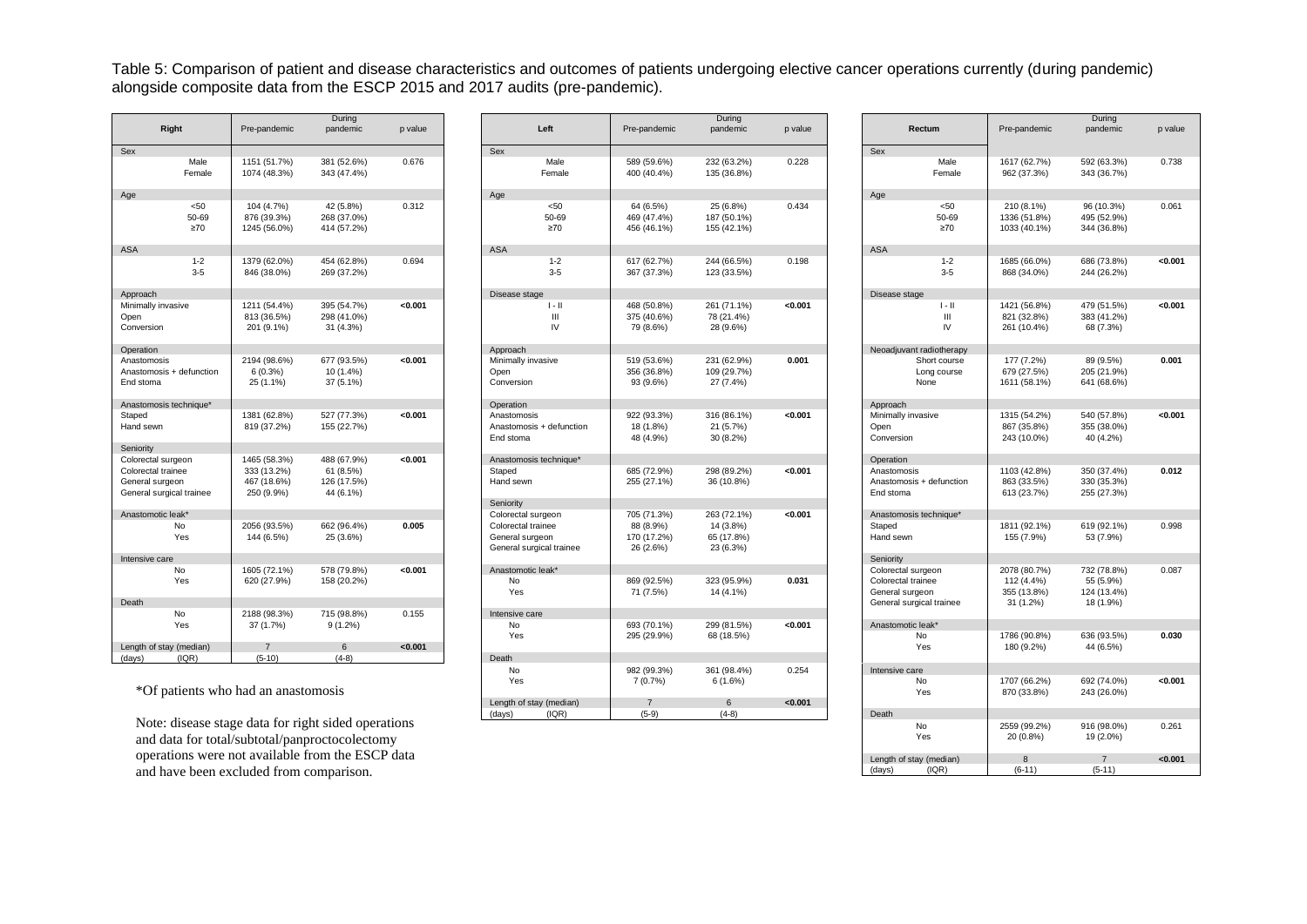Supplementary table 1: List of operative procedure divided by operative anatomotical territory

| Right sided resection                                                       | Total = $724$  |
|-----------------------------------------------------------------------------|----------------|
|                                                                             |                |
| <b>Extended Right Hemicolectomy And Anastomosis</b>                         | 229            |
| Extended Right Hemicolectomy And Ileostomy                                  | $\overline{4}$ |
| Ileectomy And Anastomosis Of Ileum To Colon                                 | 8              |
| <b>Resection Of Ileocolic Anastomosis</b>                                   | 6              |
| Right hemicolectomy and anastomosis                                         | 435            |
| Right hemicolectomy and ileostomy                                           | 21             |
| <b>Transverse Colectomy And Anastomosis</b>                                 | 18             |
| Transverse Colectomy And Ileostomy                                          | 3              |
|                                                                             |                |
| Left sided resection                                                        | Total = $367$  |
|                                                                             |                |
| Left Hemicolectomy And Anastomosis Of Colon To Rectum                       | 74             |
| Left Hemicolectomy And Anastomosis                                          | 98             |
| Left Hemicolectomy And Ileostomy                                            | 6              |
| Left Hemicolectomy And Exteriorisation Of Bowel                             | 3              |
| Sigmoid Colectomy And Anastomosis Of Colon To Rectum                        | 144            |
| Sigmoid Colectomy And Anastomosis                                           | 22             |
| Sigmoid Colectomy And Ileostomy                                             | $\overline{4}$ |
| Sigmoid Colectomy And Exteriorisation Of Bowel                              | 16             |
|                                                                             |                |
| <b>Rectal resections</b>                                                    | Total = $935$  |
|                                                                             |                |
| Abdominoperineal Excision Of Rectum And End Colostomy                       | 159            |
| <b>Anterior Exenteration Of Pelvis</b>                                      | $\overline{2}$ |
| Anterior Resection Of Rectum And Anastomosis                                | 580            |
| Anterior Resection Of Rectum And Exteriorisation Of Bowel                   | 125            |
| Peranal Mucosal Proctectomy And Endoanal Anastomosis                        | 1              |
| <b>Perineal Resection Of Rectum</b>                                         | 17             |
| <b>Posterior Exenteration Of Pelvis</b>                                     | 4              |
| Proctectomy And Anastomosis Of Colon To Anus                                | $\overline{7}$ |
| Rectosigmoidectomy And Closure Of Rectal Stump And Exteriorisation of Bowel | 14             |
| Rectosigmoidectomy And Peranal Anastomosis                                  | 16             |
| <b>Total Exenteration Of Pelvis</b>                                         | 7              |
| Trans-Sphincteric Anastomosis Of Colon To Anus                              | 3              |
|                                                                             |                |
| Total / subtotal / panproctocolectomies                                     | Total = $47$   |
|                                                                             |                |
| Panproctocolectomy And Anastomosis Of Ileum To Anus And Creation of Pouch   | 3              |
| Panproctocolectomy And Ileostomy                                            | 9              |
| Subtotal Excision Of Colon And Anastomosis Of Colon To Ileum                | 11             |
| Subtotal Excision Of Colon And Creation Of Colonic Pouch And Anastomosis of |                |
| Colon to Rectum                                                             | 1              |
| Total Colectomy And Anastomosis Of Ileum To Rectum                          | 17             |
| <b>Total Colectomy And Ileostomy</b>                                        | 5              |
| Total Colectomy And Ileostomy And Creation Of Rectal Fistula                | 1              |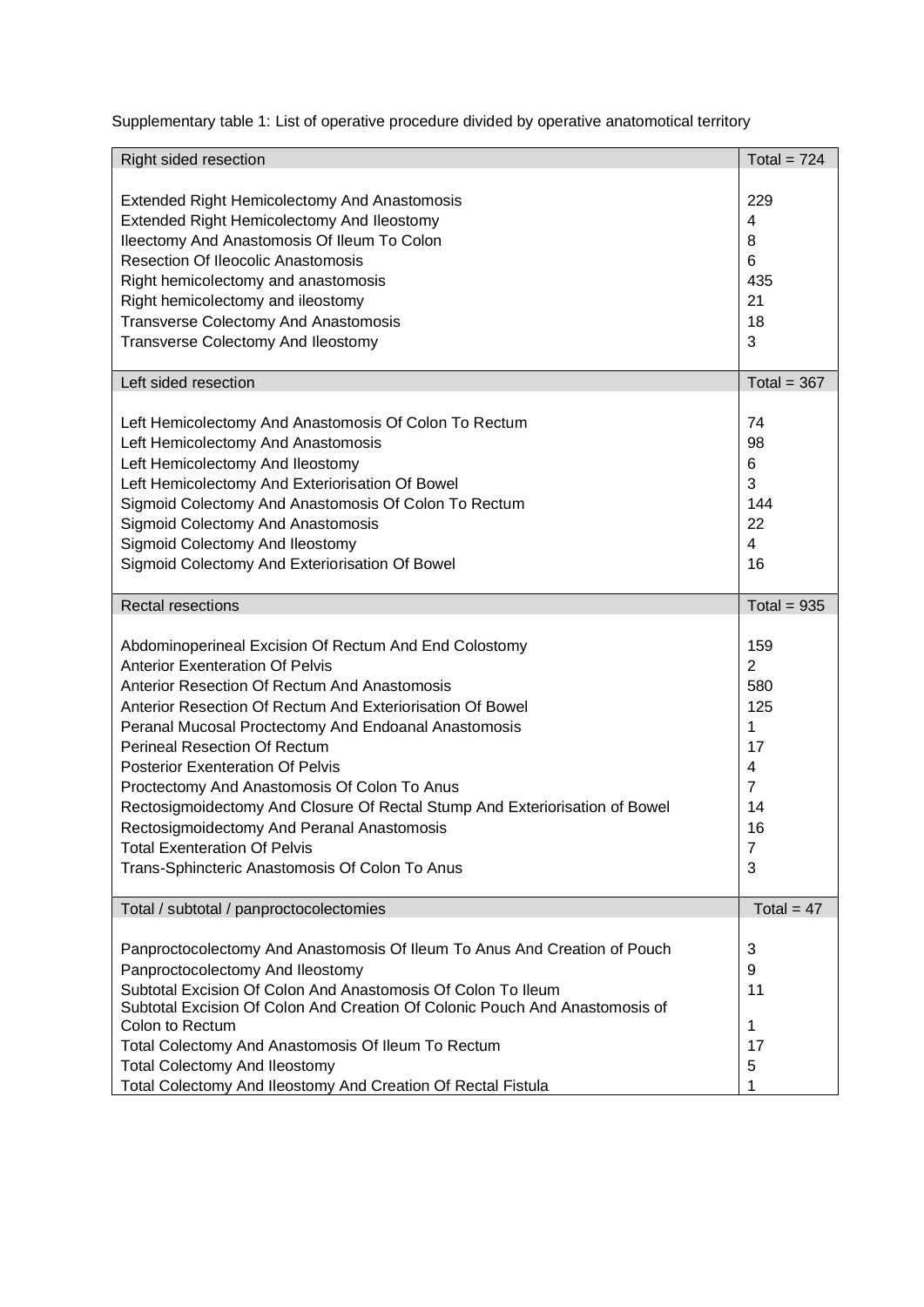

Supplementary Figure 1: Reasons provided by surgeons for the change in anastomotic practice and formation of COVID-stoma\*

\*Please note that surgeons were permitted to indicate more than one reason for change in practice.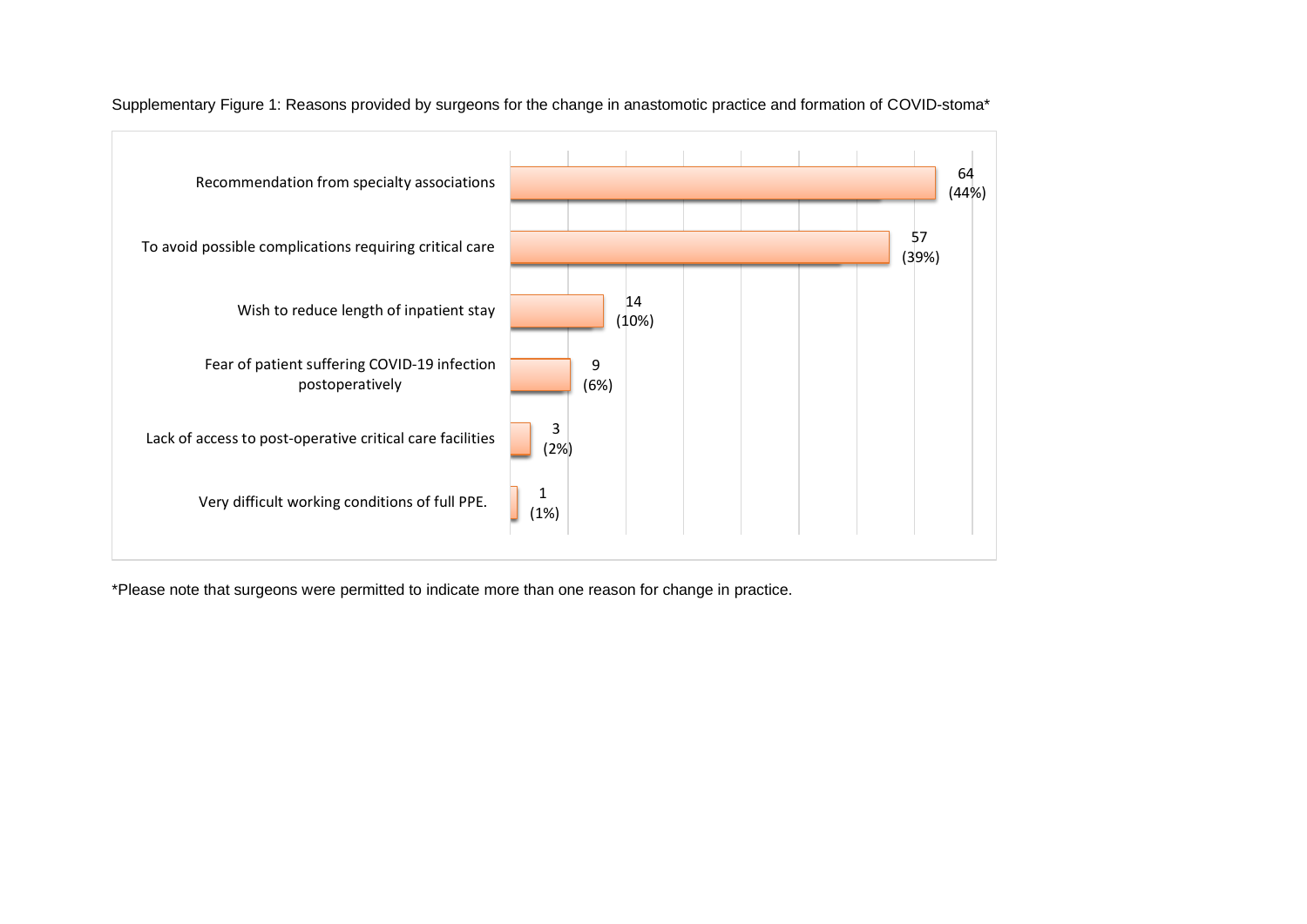Supplementary table 2: List of countries with number of participating hospitals from each country

| <b>Country</b>            | Total = $2073$ |
|---------------------------|----------------|
|                           |                |
| Argentina                 | 5              |
| Australia                 | 71             |
| Austria                   | 5              |
| Belgium                   | 1              |
| Canada                    | 10             |
| Croatia                   | 6              |
| Cyprus                    | 8              |
| <b>Czech Republic</b>     | 6              |
| Denmark                   | 18             |
| Egypt                     | 14             |
| Finland                   | 21             |
| France                    | 42             |
| Germany                   | 56             |
| Greece                    | 38             |
| Hong Kong SAR, China      | 87             |
| Hungary                   | 19             |
| Ireland                   | 25             |
| Italy                     | 321            |
| Japan                     | 1              |
| Jordan                    | 22             |
| Libya                     | 1              |
| Madagascar                | $\overline{2}$ |
| Malaysia                  | 20             |
| Morocco                   | 9              |
| Netherlands               | 52             |
| Nigeria                   | 1              |
| Pakistan                  | 9              |
| Portugal                  | 109            |
| Romania                   | 3              |
| <b>Russian Federation</b> | $\overline{7}$ |
| Saudi Arabia              | 29             |
| Serbia                    | 60             |
| Singapore                 | 32             |
| South Africa              | 4              |
| Spain                     | 280            |
| Sweden                    | 17             |
| Switzerland               | 8              |
| <b>Turkey</b>             | 84             |
| United Kingdom            | 498            |
| <b>United States</b>      | 72             |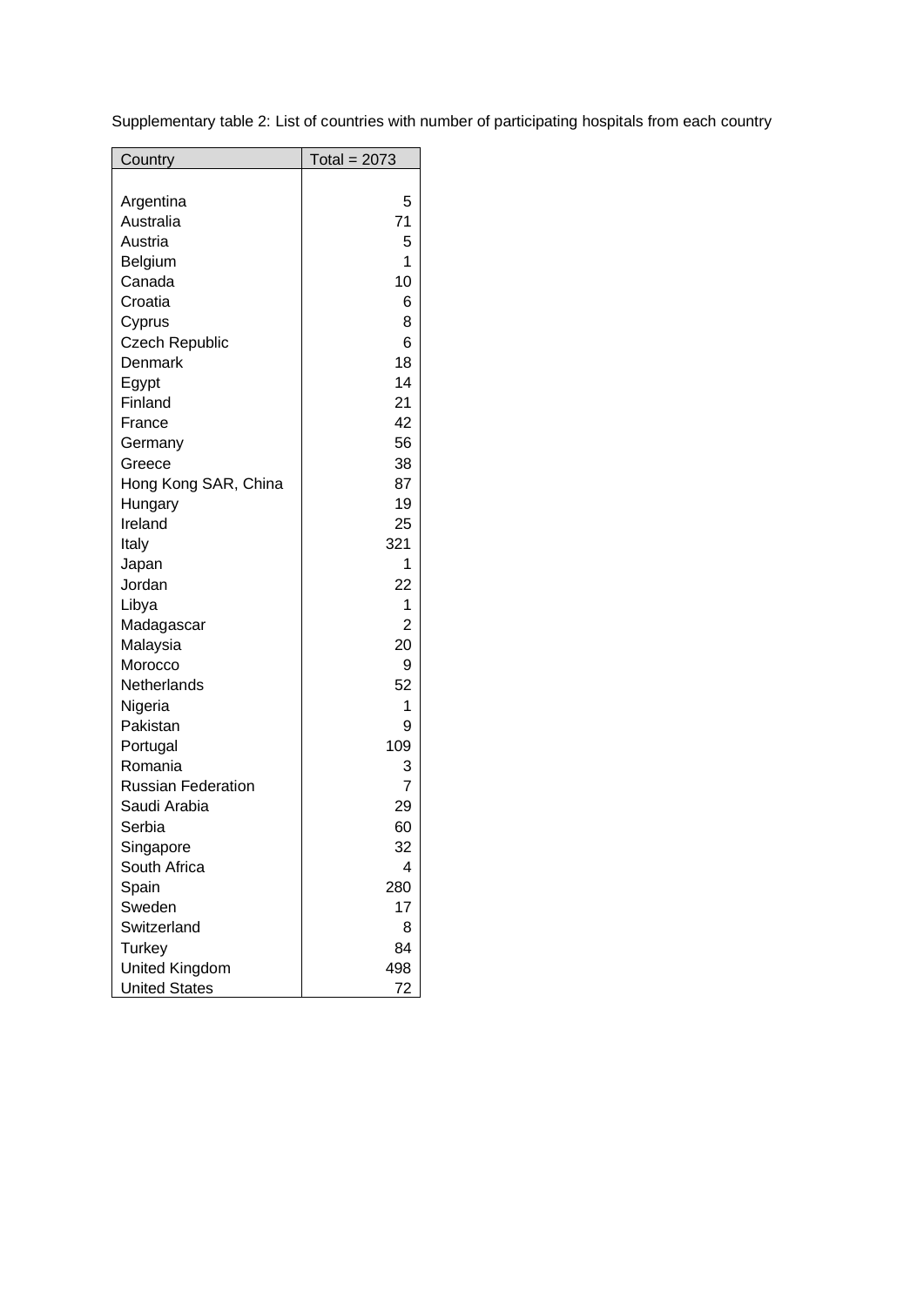Supplementary table 3: Additional number of stomas formed due to COVID-19 (COVID-stoma) in relation to all stomas

|                            | All operations | COVID-defunctioning-stoma / |              | COVID-end-stoma    |       |  |
|----------------------------|----------------|-----------------------------|--------------|--------------------|-------|--|
|                            |                | All defunctioning stomas    |              | All end stomas     |       |  |
|                            |                |                             |              |                    |       |  |
| Overall                    |                |                             |              |                    |       |  |
| New COVIDS-stomas          | 2073           | 27 / 372                    | 7.3%         | 63 / 335           | 18.8% |  |
|                            |                |                             |              |                    |       |  |
| Sex                        |                |                             |              |                    | 20.2% |  |
| Female<br>Male             | 837<br>1236    | 11/122<br>16/250            | 9.0%<br>6.4% | 24/119<br>39 / 216 | 18.1% |  |
|                            |                |                             |              |                    |       |  |
| ASA                        |                |                             |              |                    |       |  |
| $1 - 2$                    | 1420           | 23 / 284                    | 8.1%         | 36 / 210           | 17.1% |  |
| $3 - 5$                    | 647            | 4/87                        | 4.6%         | 26 / 123           | 21.1% |  |
|                            |                |                             |              |                    |       |  |
| Age                        |                |                             |              |                    |       |  |
| $< 50$                     | 174            | 3/45                        | 6.7%         | 2/30               | 6.7%  |  |
| 50-69                      | 966            | 15 / 206                    | 7.3%         | 31/150             | 20.7% |  |
| $\geq 70$                  | 933            | 9/121                       | 7.4%         | 30/155             | 19.4% |  |
|                            |                |                             |              |                    |       |  |
| Operation                  |                |                             |              |                    |       |  |
| Right resection            | 724            | 1/10                        | 10.0%        | 10/37              | 27.0% |  |
| Left resection             | 367            | 2/21                        | 9.5%         | 7/30               | 23.3% |  |
| Rectal resection           | 935            | 24 / 330                    | 7.3%         | 45 / 255           | 17.7% |  |
| Total / Subtotal           | 47             | 0/11                        | 0            | 1/13               | 7.7%  |  |
| /Panproctocolectomies      |                |                             |              |                    |       |  |
| Disease stage              |                |                             |              |                    |       |  |
| $\parallel - \parallel$    | 838            | 11/175                      | 6.3%         | 31/174             | 17.8% |  |
| Ш                          | 653            | 13 / 162                    | 8.0%         | 30/140             | 21.4% |  |
| IV                         | 133            | 3/35                        | 8.6%         | 2/21               | 9.5%  |  |
|                            |                |                             |              |                    |       |  |
| Neoadjuvant radiotherapy*  |                |                             |              |                    |       |  |
| Short course               | 89             | $3/41$                      | 7.3%         | 1/36               | 2.8%  |  |
| Long course                | 206            | 5/106                       | 4.7%         | 9/67               | 13.4% |  |
| None                       | 674            | 16 / 194                    | 8.3%         | 36 / 165           | 21.8% |  |
|                            |                |                             |              |                    |       |  |
| Approach                   |                |                             |              |                    |       |  |
| Minimally invasive         | 1185           | 11/220                      | 5.0%         | 18 / 131           | 13.7% |  |
| Open                       | 786            | 15 / 135                    | 11.1%        | 42 / 188           | 22.3% |  |
| Minimally invasive convert | 102            | 1/17                        | 5.9%         | $3/16$             | 18.8% |  |
| to open                    |                |                             |              |                    |       |  |
| Anastomosis technique**    |                |                             |              |                    |       |  |
| Staped                     | 1474           | 25 / 328                    | 7.6%         | N/A                | N/A   |  |
| Hand sewn                  | 248            | 2/37                        | 5.4%         | N/A                | N/A   |  |
|                            |                |                             |              |                    |       |  |
| Seniority                  |                |                             |              |                    |       |  |
| Colorectal consultant      | 1521           | 13 / 294                    | 4.4%         | 45 / 249           | 18.1% |  |
| Colorectal trainee         | 133            | 11/23                       | 47.8%        | 3/16               | 18.8% |  |
| General surgery consultant | 322            | 2/46                        | 4.4%         | 10/58              | 17.2% |  |
| General surgery trainee    | 84             | 1/5                         | 20.0%        | $5/12$             | 41.7% |  |

\* Of patients who had an operation involving the rectum

\*\* Of patients who had an anastomosis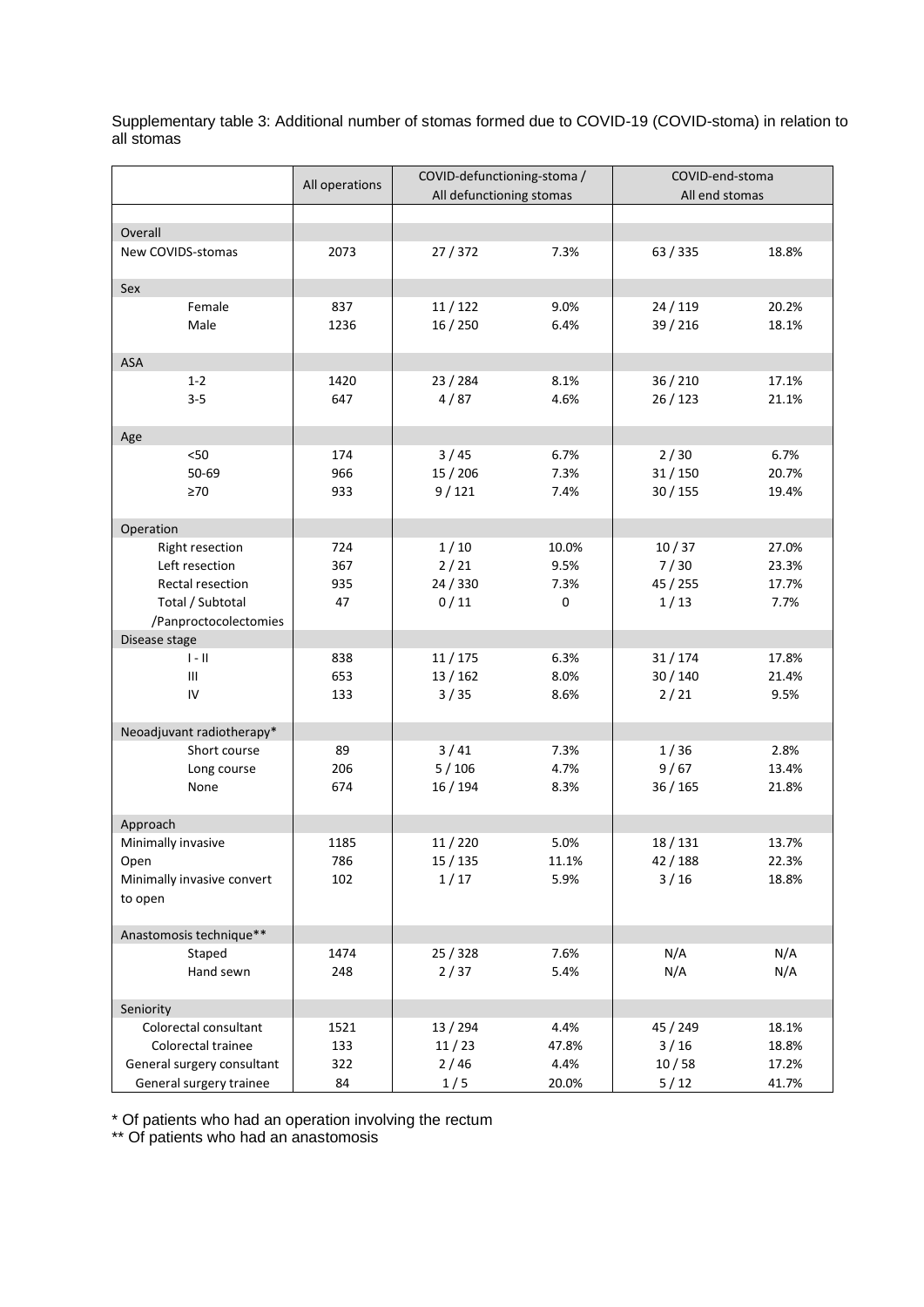Supplementary table 4: Outcomes of patients who had new stoma due to COVID-19 (COVID-stoma) based on operation type.

|                             | <b>Right side resection</b> |                     | Left side resection |           |                     | <b>Rectal resection</b> |           |                     | Total / subtotal /<br>panproctocolectomy |        |                     |       |
|-----------------------------|-----------------------------|---------------------|---------------------|-----------|---------------------|-------------------------|-----------|---------------------|------------------------------------------|--------|---------------------|-------|
|                             |                             | COVID-stoma / Total | $\mathsf{D}$        |           | COVID-stoma / Total | p                       |           | COVID-stoma / Total | p.                                       |        | COVID-stoma / Total | p     |
|                             |                             |                     |                     |           |                     |                         |           |                     |                                          |        |                     |       |
| Anastomotic<br>leak *       |                             |                     | 1.000               |           |                     | 1.000                   |           |                     | 0.664                                    |        |                     |       |
| No                          | 1/687                       | 0.1%                |                     | 2/337     | 0.6%                |                         | 22/680    | 3.2%                |                                          | 0/34   | $\mathbf 0$         |       |
| Yes                         | 0/687                       | $\mathbf 0$         |                     | 0/337     | $\pmb{0}$           |                         | 2/680     | 0.3%                |                                          | 0/34   | 0                   |       |
|                             |                             |                     |                     |           |                     |                         |           |                     |                                          |        |                     |       |
| Intensive care              |                             |                     | 1.000               |           |                     | 1.000                   |           |                     | 0.246                                    |        |                     | 0.298 |
| <b>No</b>                   | 9/724                       | 1.2%                |                     | 8/367     | 2.2%                |                         | 47 / 935  | 5.0%                |                                          | 0/47   | $\mathbf 0$         |       |
| Yes                         | 2/724                       | 0.3%                |                     | 1/367     | 0.3%                |                         | 22/935    | 2.4%                |                                          | 1/47   | 2.1%                |       |
|                             |                             |                     |                     |           |                     |                         |           |                     |                                          |        |                     |       |
| Death                       |                             |                     | 1.000               |           |                     | 1.000                   |           |                     | 0.572                                    |        |                     | 1.000 |
| <b>No</b>                   | 11/724                      | 1.5%                |                     | 9/367     | 2.5%                |                         | 68 / 935  | 7.3%                |                                          | 1/47   | 2.1%                |       |
| Yes                         | 0/724                       | $\mathbf 0$         |                     | 0/367     | $\pmb{0}$           |                         | 1/935     | 0.1%                |                                          | 0/47   | 0                   |       |
|                             |                             |                     |                     |           |                     |                         |           |                     |                                          |        |                     |       |
| Postoperative<br>SARS-CoV-2 |                             |                     | 1.000               |           |                     | 0.042                   |           |                     | 0.762                                    |        |                     | 1.000 |
| No                          | 11/724                      | 1.5%                |                     | 7/367     | 1.9%                |                         | 67 / 935  | 7.2%                |                                          | 1/47   | 2.1%                |       |
| Yes                         | 0/724                       | $\mathbf 0$         |                     | 2/367     | 0.5%                |                         | 2/935     | 0.2%                |                                          | 0/47   | 0                   |       |
|                             |                             |                     |                     |           |                     |                         |           |                     |                                          |        |                     |       |
| Length of stay              | COVID-                      | No COVID-           | 0.044               | COVID-    | No COVID-           |                         | COVID-    | No COVID-           |                                          | COVID- | No COVID-           |       |
| (days)                      | stoma                       | stoma               |                     | stoma     | stoma               | 0.006                   | stoma     | stoma               | 0.074                                    | stoma  | stoma               | 0.553 |
| (median, IQR)               | $10(5-15)$                  | $6(4-8)$            |                     | $8(8-11)$ | $6(4-8)$            |                         | $8(6-13)$ | $7(5-11)$           |                                          | 6      | $9(6-12)$           |       |

\*Of patients who had an anastomosis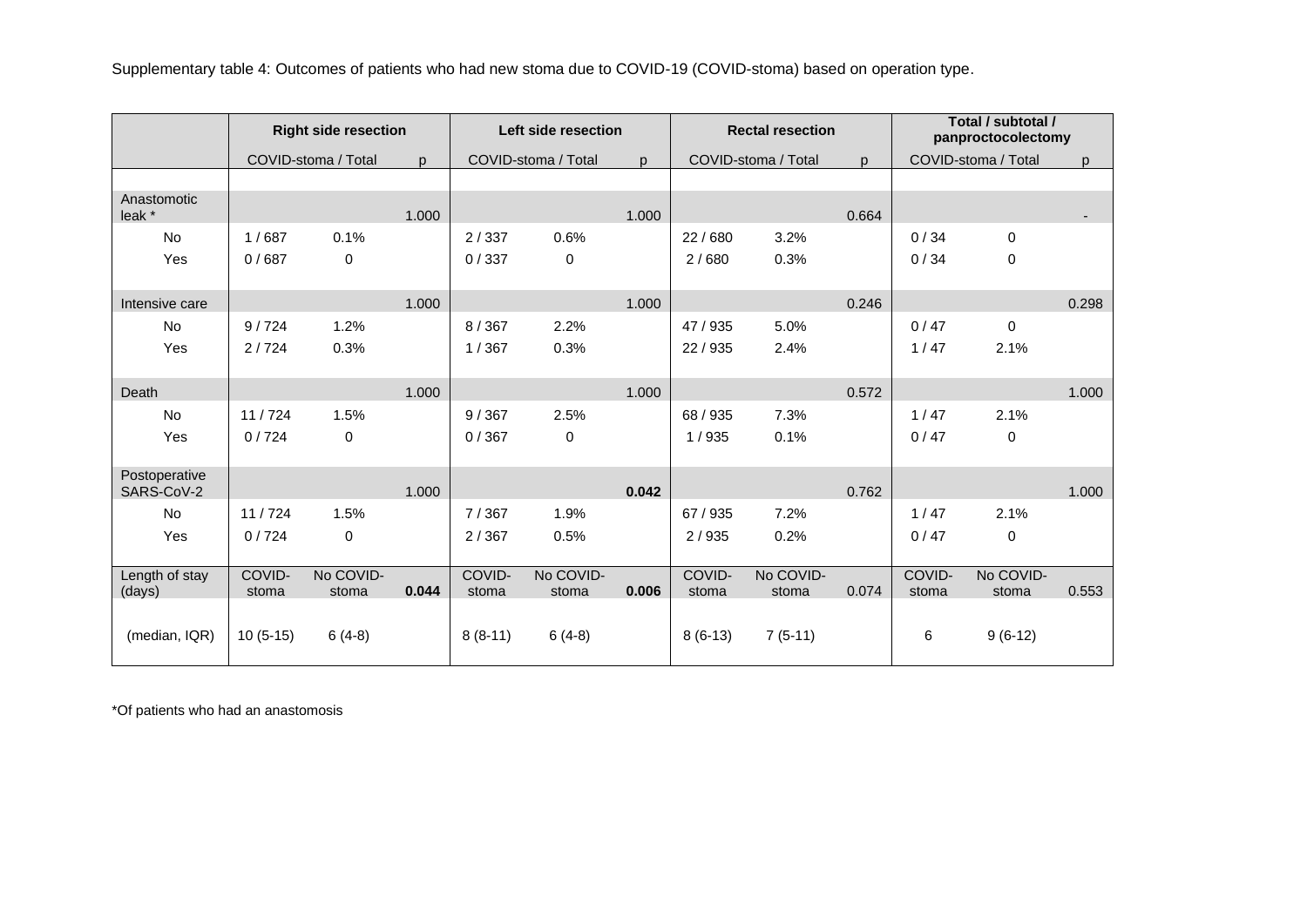# **Appendix A: Collaborators (PubMed-citable)**

## *Writing group (\*denotes joint first authors)*

Elizabeth Li\*, James C Glasbey\*, Dmitri Nepogodiev\*, Joana FF Simoes\*, Omar M Omar, Mary L Venn, Jonathan P Evans, Kaori Futaba, Charles H Knowles, Ana Minaya-Bravo, Helen Mohan, Manish Chand, Peter Pockney, Salomone Di Saverio, Neil Smart, Abigail Vallance, Dale Vimalachandran, Richard Wilkin, Aneel Bhangu (senior author & overall guarantor).

### *Statistical analysis*

Statistical analysis: Omar M Omar (lead statistician), Elizabeth Li, James C Glasbey, Aneel Bhangu.

# *CovidSurg Operations Committee*

Kwabena Siaw-Acheampong, Ruth Benson, Edward Bywater, Daoud Chaudhry, Brett E Dawson, Jonathan P Evans, James C Glasbey, Rohan R Gujjuri, Emily Heritage, Conor S Jones, Sivesh K Kamarajah, Chetan Khatri, Rachel A Khaw, James M Keatley, Andrew Knight, Samuel Lawday, Elizabeth Li, Kenneth Mclean, Siobhan C Mckay, Emily C Mills, Dmitri Nepogodiev, Omar Omar, Gianluca Pellino, Maria Picciochi, Abhinav Tiwari, Joana FF Simoes, Isobel M Trout, Mary L Venn, Richard JW Wilkin, Aneel Bhangu.

### *International cancer leads (\*denotes specialty leads)*

Neil Smart\*, Ana Minaya-Bravo, Jon Evans, Susan Moug, Dale Vimalchandran, Abi Vallance Peter Pockney (Colorectal); Ewen Griffiths\*, Sivesh Kamarajah, Richard Evans, Philip Townend (Oesophagogastric); Keith Roberts\*, Siobhan McKay\*, John Isaac, Sohei Satoi (Hepatopancreatobilary); John Edwards\*, Aman Coonar, Adrian Marchbank, Edward Caruana, Georgia Layton, Akshay Patel, Alessandro Brunelli (Thoracics) Samuel Ford\*, Anant Desai\*, Alessandro Gronchi\*, Marco Fiore, Max Almond, Fabio Tirotta, Sinziana Dumitra (Sarcoma); Angelos Kolias\*, Stephen Price, Daniel Fountain, Michael Jenkinson, Peter Hutchinson, Hani Marcus, Rory Piper, Laura Lippa, Franco Servadei, Ignatius Esene, Christian Freyschlag, Iuri Neville, Gail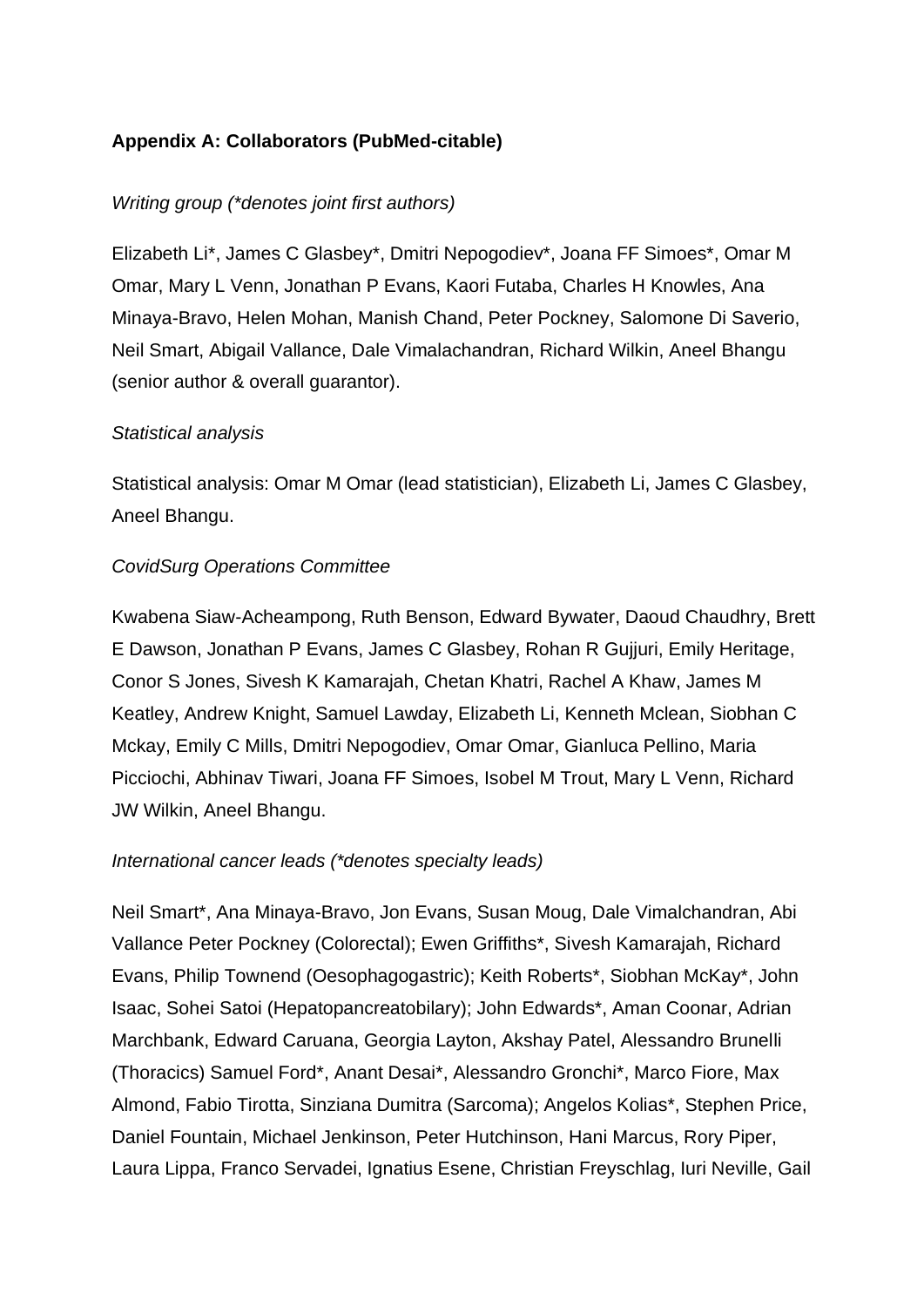Rosseau, Karl Schaller, Andreas Demetriades, Faith Robertson, Alex Alamri (Neurosurgery); Richard Shaw\*, Andrew Schache, Stuart Winter, Michael Ho, Paul Nankivell, Juan Rey Biel Martin Batstone, Ian Ganly (Head & Neck); Raghavan Vidya\*, Alex Wilkins, Japdeep Singh (Breast); Sudha Sundar\*, Christina Fotopoulou\*, Elaine Leung, Tabassum Khan, Luis Chiva, Jalid Sehouli, Anna Fagotti, Paul Cohen, Murat Gutelkin, Rahel Ghebre, Thomas Konney, Rene Pareja, Rob Bristow, Sean Dowdy, Shylasree TS Rajkumar, Joe Ng, Keiiji Fujiwara (Gynaecology); Grant D Stewart\*, Benjamin Lamb, Krishna Narahari Alan McNeill, Alexandra Colquhoun, John McGrath, Steve Bromage, Ravi Barod, Veeru Kasivisvanathan, Tobias Klatte (Urology); James C Glasbey (Chair).

#### *Dissemination Committee*

Michel Adamina, Adesoji O Ademuyiwa, Arnav Agarwal, Ehab Alameer, Derek Alderson, Felix Alakaloko, Markus Albertsmeiers, Osaid Alser, Muhammad Alshaar, Sattar Alshryda, Alexis P Arnaud, Knut Magne Augestad, Faris Ayasra, José Azevedo, Brittany K Bankhead-Kendall, Emma Barlow, Ruth A Benson, Ruth Blanco-Colino, Amanpreet Brar, Ana Minaya-Bravo, Kerry A Breen, Igor Lima Buarque, Edward J Caruana, Mohammad Chaar, Sohini Chakrabortee, Peter Christensen, Daniel Cox, Moises Cukier, Miguel F Cunha, Giana H Davidson, Anant Desai, Salomone Di Saverio, Thomas D Drake, John G Edwards, Muhammed Elhadi, Shebani Farik, Marco Fiore, J Edward Fitzgerald, Samuel Ford, Tatiana Garmanova, Gaetano Gallo, Dhruv Ghosh, Gustavo Mendonça Ataíde Gomes, Gustavo Grecinos, Ewen A Griffiths, Madalegna Gründl, Constantine Halkias, Ewen M Harrison, Intisar Hisham, Peter J Hutchinson, Shelley Hwang, Arda Isik, Michael D Jenkinson, Pascal Jonker, Haytham MA Kaafarani, Angelos Kolias, Ismail Lawani, Hans Lederhuber, Sezai Leventoglu, Andrey Litvin, Andrew Loehrer, Markus W Löffler, Maria Aguilera Lorena, Maria Marta Madolo, Piotr Major, Janet Martin, Hassan N Mashbari, Dennis Mazingi, Symeon Metallidis, Ana Minaya-Bravo, Helen M Mohan, Rachel Moore, David Moszkowicz, Susan Moug, Joshua S Ng-Kamstra, Mayaba Maimbo, Milagros Niquen, Faustin Ntirenganya, Maricarmen Olivos, Kacimi Oussama, Oumaima Outani, Marie Dione Parreno-Sacdalanm, Francesco Pata, Carlos Jose Perez Rivera, Thomas D Pinkney, Peter Pockney, Ahmad Qureshi, Dejan Radenkovic, Antonio Ramos-De la Medina, Keith Roberts, April C Roslani, Martin Rutegård, Irène Santos,